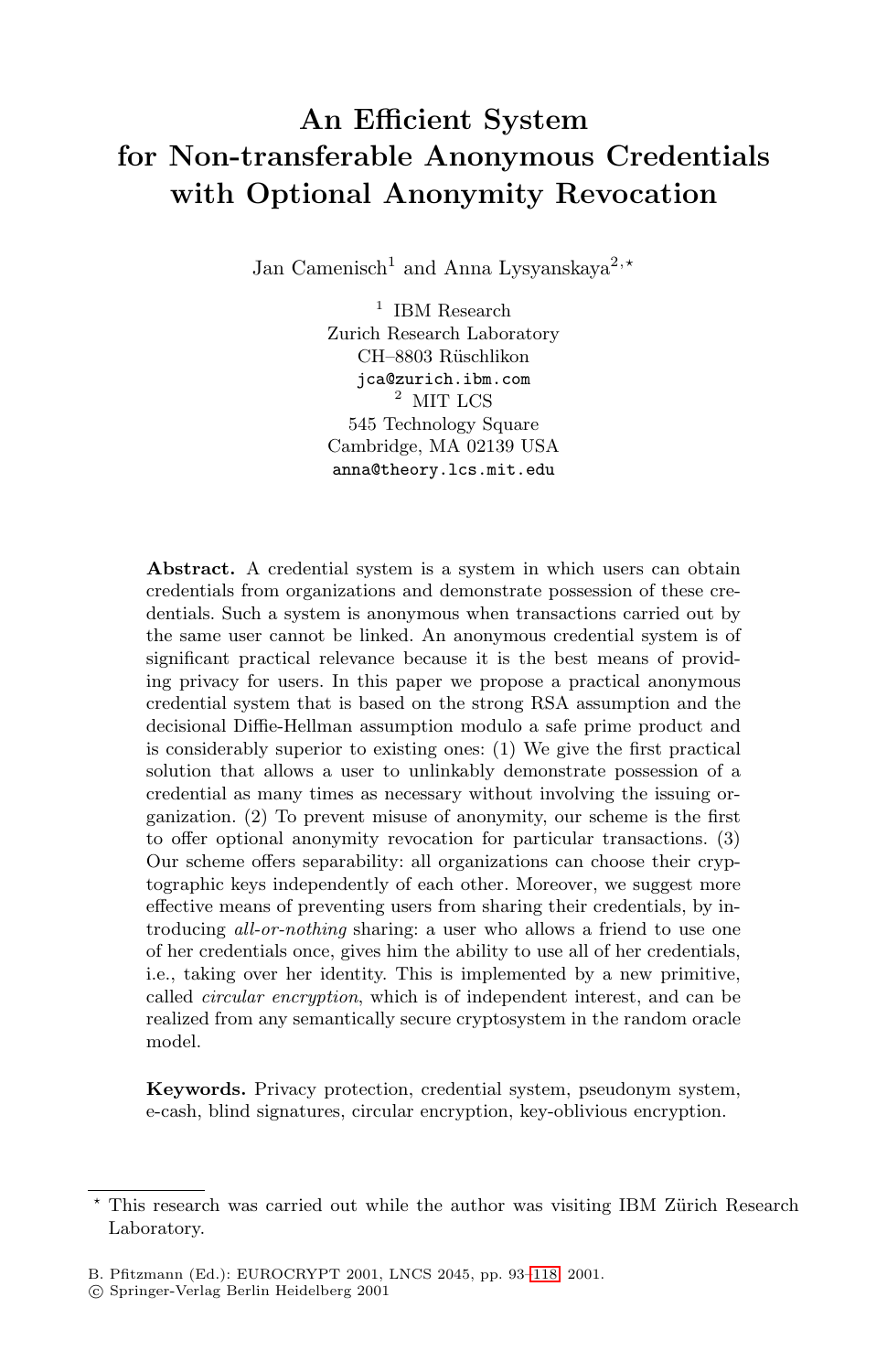# **1 Introduction**

As information becomes increasingly accessible, protecting the privacy of individuals becomes a more challenging task. To solve this problem, an application that allows the individual to control the dissemination of personal information is needed. An anonymous credential system (also called pseudonym system), introduced by Chaum [\[18\]](#page-24-0), is the best known idea for such a system. In this paper, we propose a new efficient anonymous credential system, considerably superior to previously proposed ones. The communication and computation costs of our solution are small, thus introducing almost no overhead to realizing privacy in a credential system.

An anonymous credential system [\[18,19,21,25](#page-24-0)[,34\]](#page-25-0) consists of users and organizations. Organizations know the users only by pseudonyms. Different pseudonyms of the same user cannot be linked. Yet, an organization can issue a credential to a pseudonym, and the corresponding user can prove possession of this credential to another organization (who knows her by a different pseudonym), without revealing anything more than the fact that she owns such a credential. Credentials can be for unlimited use (these are called multiple-show credentials) and for one-time use (these are called one-show credentials). Possession of a multi-show credential can be demonstrated an arbitrary number of times; these demonstrations cannot be linked to each other.

**Basic desirable properties.** It should be impossible to forge a credential for a user, even if users and other organizations team up and launch an adaptive attack on the organization. Each pseudonym and credential must belong to some well-defined user [\[34\]](#page-25-0). In particular, it should not be possible for different users to team up and show some of their credentials to an organization and obtain a credential for one of them that that user alone would not have gotten. Systems where this is not possible are said to have *consistency of credentials*. As organizations are autonomous entities, it is desirable that they be separable, i.e., be able to choose their keys themselves and independently of other entities, so as to ensure security of these keys and facilitate the system's key management.

The scheme should also provide user privacy. An organization cannot find out anything about a user, apart from the fact of the user's ownership of some set of credentials, even if it cooperates with other organizations. In particular, two pseudonyms belonging to the same user cannot be linked [\[8,18,19,21,25](#page-24-0)[,34\]](#page-25-0).

Finally, it is desirable that the system be efficient. Besides requiring that it be based on efficient protocols, we also require that each interaction involve as few entities as possible, and the rounds and amount of communication be minimal. In particular, if a user has a multiple-show credential from some organization, she ought to be able to demonstrate it without getting the organization to reissue credentials each time.

**Additional desirable properties.** It is an important additional requirement that the users should be discouraged from sharing their pseudonyms and credentials with other users. The previously known way of discouraging the user from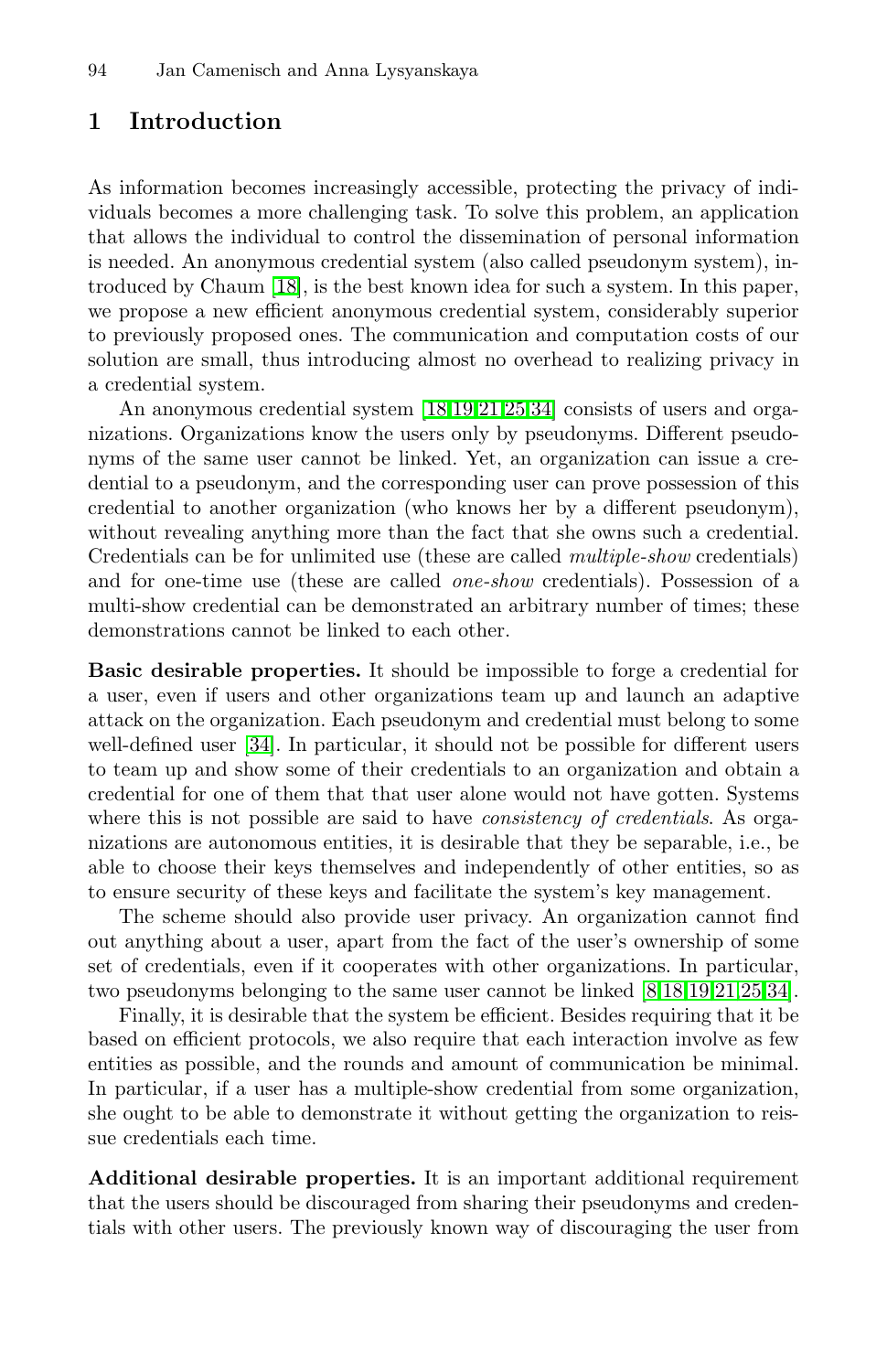doing this was by *PKI-assured non-transferability*. That is, sharing a credential implies also sharing a particular, valuable secret key from outside the system (e.g., the secret key that gives access to the user's bank account)  $[26.32.34]$ . However, such a valuable key does not always exist. Thus we introduce an alternative, novel way of achieving this: all-or-nothing non-transferability. Here, sharing just one pseudonym or credential implies sharing all of the user's other credentials and pseudonyms in the system, i.e., sharing all of the user's secret keys inside the system. These two methods of guaranteeing non-transferability are different: neither implies the other, and both are desirable and can in fact be combined.

In addition, it may be desirable to have a mechanism for discovering the identity of a user whose transactions are illegal (this feature, called global anonymity revocation, is optional); or reveal a user's pseudonym with an issuing organization in case the user misuses her credential (this feature, called *local anonymity* revocation, is also optional). It can also be beneficial to allow one-show credentials, i.e., credentials that should only be usable once and should incorporate an off-line double-spending test. It should be possible to encode attributes, such as expiration dates, into a credential.

**Related work.** The scenario with multiple users who, while remaining anonymous to the organizations, manage to transfer credentials from one organization to another, was first introduced by Chaum [\[18\]](#page-24-0). Subsequently, Chaum and Evertse [\[19\]](#page-24-0) proposed a solution that is based on the existence of a semi-trusted third party who is involved in all transactions. However, the involvement of a semi-trusted third party is undesirable.

The scheme later proposed by Damgård [\[25\]](#page-24-0) employs general complexitytheoretic primitives (one-way functions and zero-knowledge proofs) and is therefore not applicable for practical use. Moreover, it does not protect organizations against colluding users. The scheme proposed by Chen [\[21\]](#page-24-0) is based on discretelogarithm-based blind signatures. It is efficient but does not address the problem of colluding users. Another drawback of her scheme and the other practical schemes previously proposed is that to use a credential several times, a user needs to obtain several signatures from the issuing organization.

Lysyanskaya, Rivest, Sahai, and Wolf [\[34\]](#page-25-0) propose a general credential system. While their general solution captures many of the desirable properties, it is not usable in practice because their constructions are based on one-way functions and general zero-knowledge proofs. Their practical construction, based on a non-standard discrete-logarithm-based assumption, has the same problem as the one due to Chen [\[21\]](#page-24-0): a user needs to obtain several signatures from the issuing organization in order to use unlinkably a credential several times.

Other related work is that of Brands [\[8\]](#page-24-0) who provides a certificate system in which a user has control over what is known about the attributes of a pseudonym. Although a credential system with one-show credentials can be inferred from his framework, obtaining a credential system with multi-show credentials is not immediate and may in fact be impossible in practice. Another inconvenience of these and the other discrete-logarithm-based schemes mentioned above is that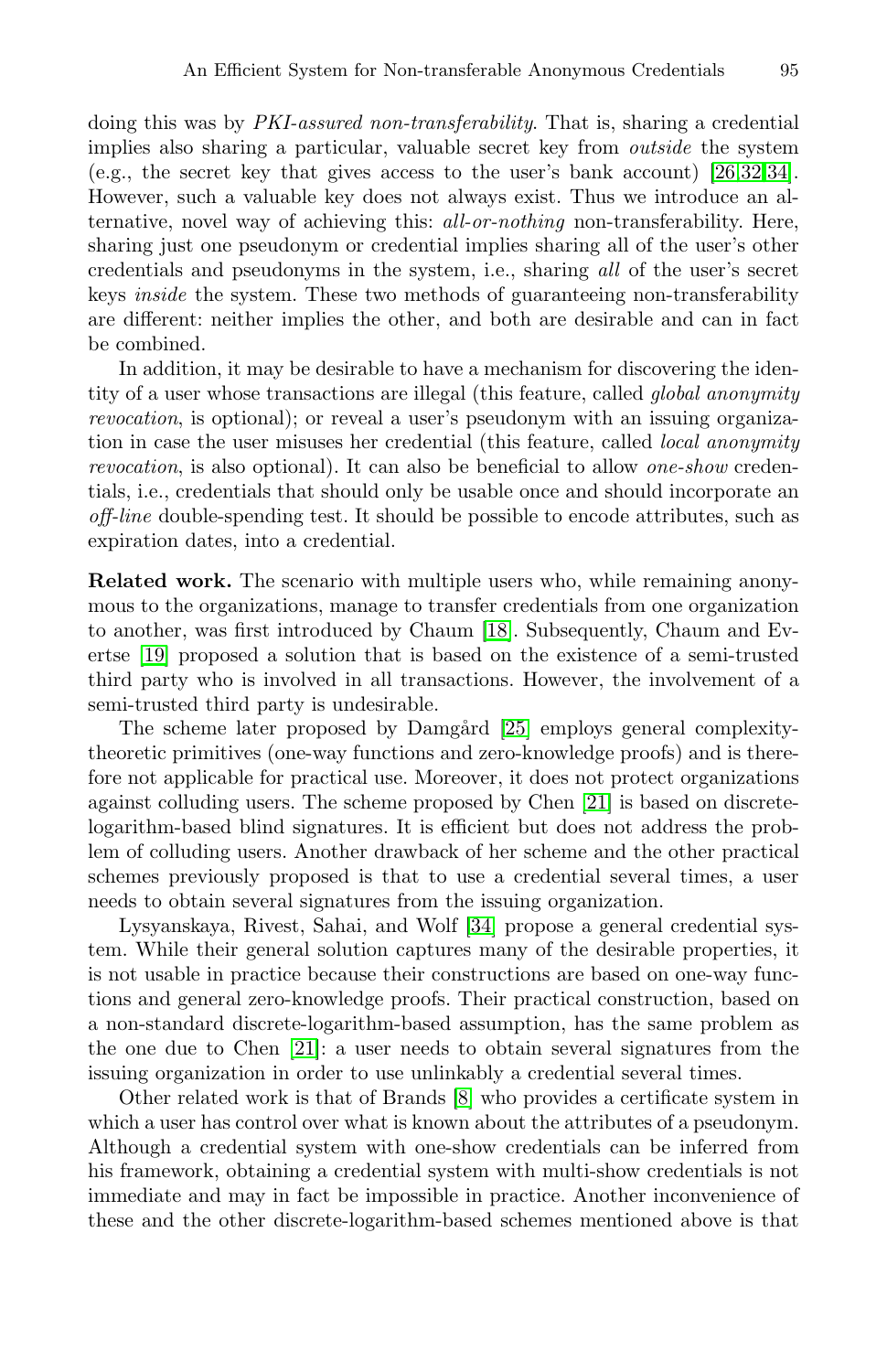all the users and the certification authorities in these schemes need to share the same discrete logarithm group.

The concept of revocable anonymity is found in electronic payment systems (e.g.,  $[9,37]$  $[9,37]$ ) and group signature and identity escrow (e.g.,  $[2,14,20,33]$  $[2,14,20,33]$  $[2,14,20,33]$  schemes.

Prior to our work, the problem of constructing a practical system with multiple-use credentials eluded researchers for some time [\[8,21,25](#page-24-0)[,34\]](#page-25-0). We solve it by extending ideas found in the constructions of strong-RSA-based signature schemes [\[23,](#page-24-0)[30\]](#page-25-0) and group signature schemes [\[2\]](#page-23-0).

**Our contribution.** In Section [2](#page-4-0) we present our definitions for a credential system with the basic properties. Although not conceptually new and inspired by the literature on multi-party computation [\[15,16\]](#page-24-0) and reactive systems [\[36\]](#page-25-0), these definitions are of interest, as our treatment is more formal than the one usually encountered in the literature on credential and electronic cash systems. We omit formal definitions for a credential system satisfying the additional desirable properties and instead refer the reader to the full version of this paper [\[12\]](#page-24-0).

Our basic credential system, presented in Section [4,](#page-7-0) provably satisfies the basic properties listed above under the strong RSA assumption and the decisional Diffie-Hellman assumption modulo a strong prime product. Our basic solution is practical. When using an RSA modulus  $n$  of 1024 bits, a credential-pseudonym pair is about 4K bits, and the most expensive operation of proving possession of a credential requires about 22 exponentiations in  $\mathbb{Z}_n^*$  for both parties and can be done in three rounds.

Our extended credential system, presented in Sections [6](#page-15-0) and [7,](#page-20-0) describes how to incorporate additional desirable properties into the basic credential system. These are also efficient, except the one with all-or-nothing non-transferability: when using RSA moduli of length 1024 bits, establishing a pseudonym is somewhat less efficient: it takes about 200 exponentiations in  $\mathbb{Z}_n^*$  for both parties, but batch-verification techniques [\[4\]](#page-23-0) could be applied to reduce this, and organizations have to store about 25K bits per user (here computation complexity could be traded against storage).

All-or-nothing non-transferability is based on a new primitive we call *circular* encryption, discussed in Section [6.1;](#page-16-0) we implement this primitive in the random oracle model; it is a challenging open problem whether this primitive can be realized outside the random oracle model.

This work is the first to introduce one-show credentials with an off-line double-spending test, similar to known e-cash schemes (in fact, our one-show credentials can be used as anonymous coins). These one-show credentials are described in Section [7.1.](#page-20-0) More precisely, our double-spending test mechanism together with the all-or-nothing property ensures that, if a user presents such a credential more than once, then the verifying entity gets the ability to demonstrate possession of all the pseudonyms and credentials of that user — a strong incentive to users not to double-spend. From a technical point of view, it might be interesting that the anonymity of our one-show credentials is not obtained by blind signatures but by an alternative mechanism.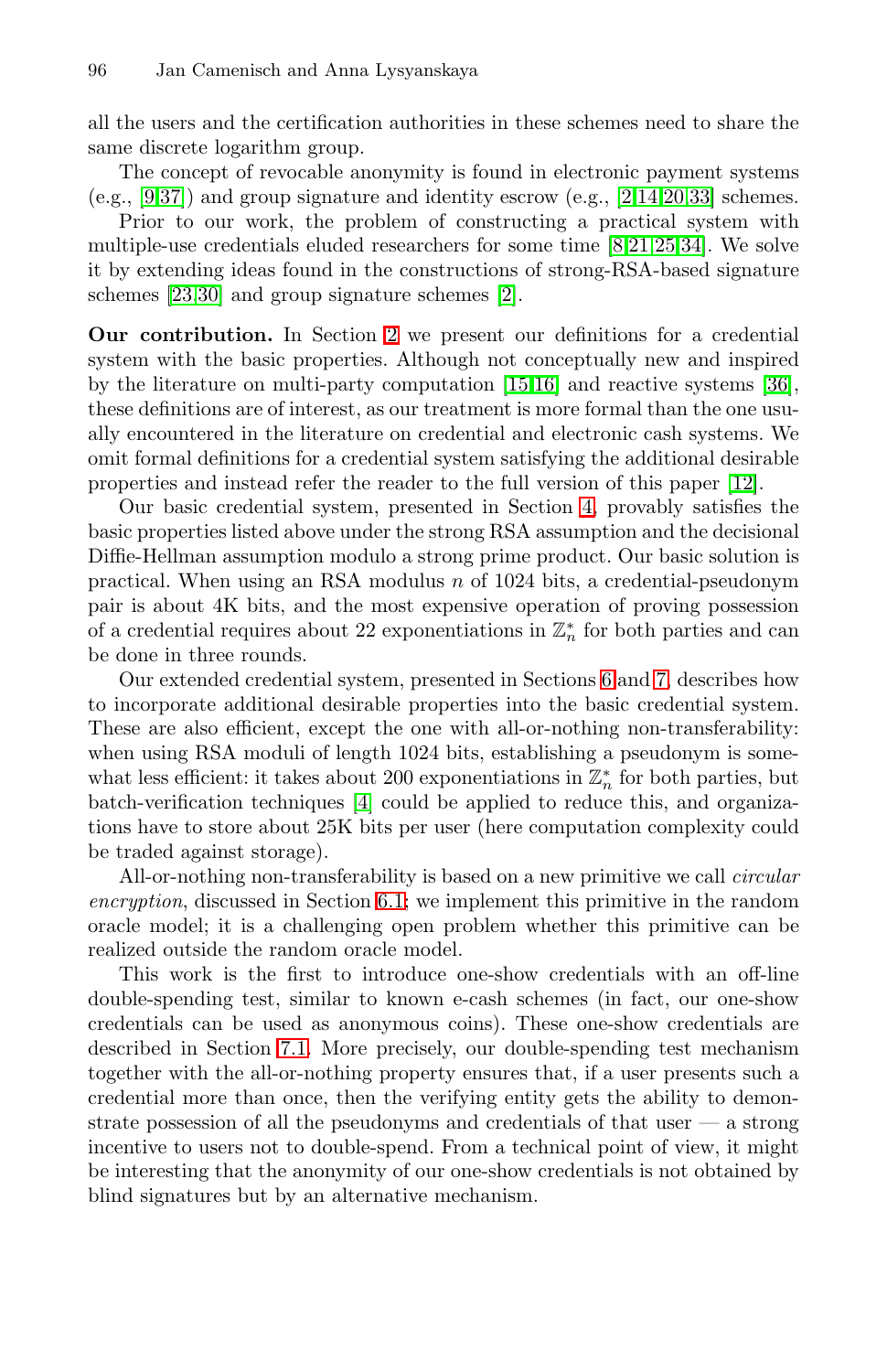<span id="page-4-0"></span>Another innovation of this work is the possibility of anonymity revocation, described in Section [7.2.](#page-21-0) We stress that this feature is entirely optional. Moreover, for each transaction, the user has the freedom of specifying under which conditions the anonymity can be revoked (maybe subject to conditions of the other parties involved in the transaction). The user may also choose unconditional anonymity, and then his identity will not be retrievable under any circumstances. Yet another innovation is separability for organizations.

# **2Formal Definitions and Requirements**

A basic credential system has users, organizations, and verifiers as types of players. Users are entities that receive credentials. The set of users in the system may grow over time. Organizations are entities that grant and verify the credentials of the users. Each organization grants a unique (for simplicity of exposition) type of credential. Finally, verifiers are entities that verify credentials of the users.

Variations of such a system allow a single organization to issue different types of credentials. For the purposes of non-transferability, we can add a CA to the model who verifies that the users entering the system possess an external public and secret key. This CA will be trusted to do his job properly. For PKI-assured non-transferability, this will make sure that access to a user's pseudonym or credential is sufficient to obtain this user's secret key from an external PKI. For all-or-nothing non-transferability, this will make sure that access to one pseudonym or credential of a user is sufficient to obtain access to all of them. To allow revocable anonymity, an anonymity revocation manager can be added. This entity will be trusted not to use his ability to find out a user's identity or pseudonym unless dictated to do so. As the trusted parties perform tasks that are not required frequently, these parties can be implemented in a distributed fashion to weaken the trust assumptions. Finally, a credential may include an attribute, such as an expiration date. These variations are simple to handle in the model; for simplicity of exposition of the model, however, we do not discuss them here. The extended solution we propose already incorporates some of them, and can be easily adapted to incorporate others.

We first give a specification for an ideal credential system that relies on a trusted party T as an intermediator; we then explain what it means for a cryptographic system to conform to this specification.

Initialization: To initialize the system, the organizations create a public file which, for each organization  $O$ , describes the type of credential that the organization grants.

Ideal communication: All communication is routed through T. If the sender of a message wishes to be anonymous, he requests  $T$  not to reveal his identity to the recipient. Also, a sender of a message may request that a session be established between him and the recipient. This session then gets a session id *sid*.

Events in the system: Each transaction between players is an event in the system. Events in the system can be triggered through external processes, some of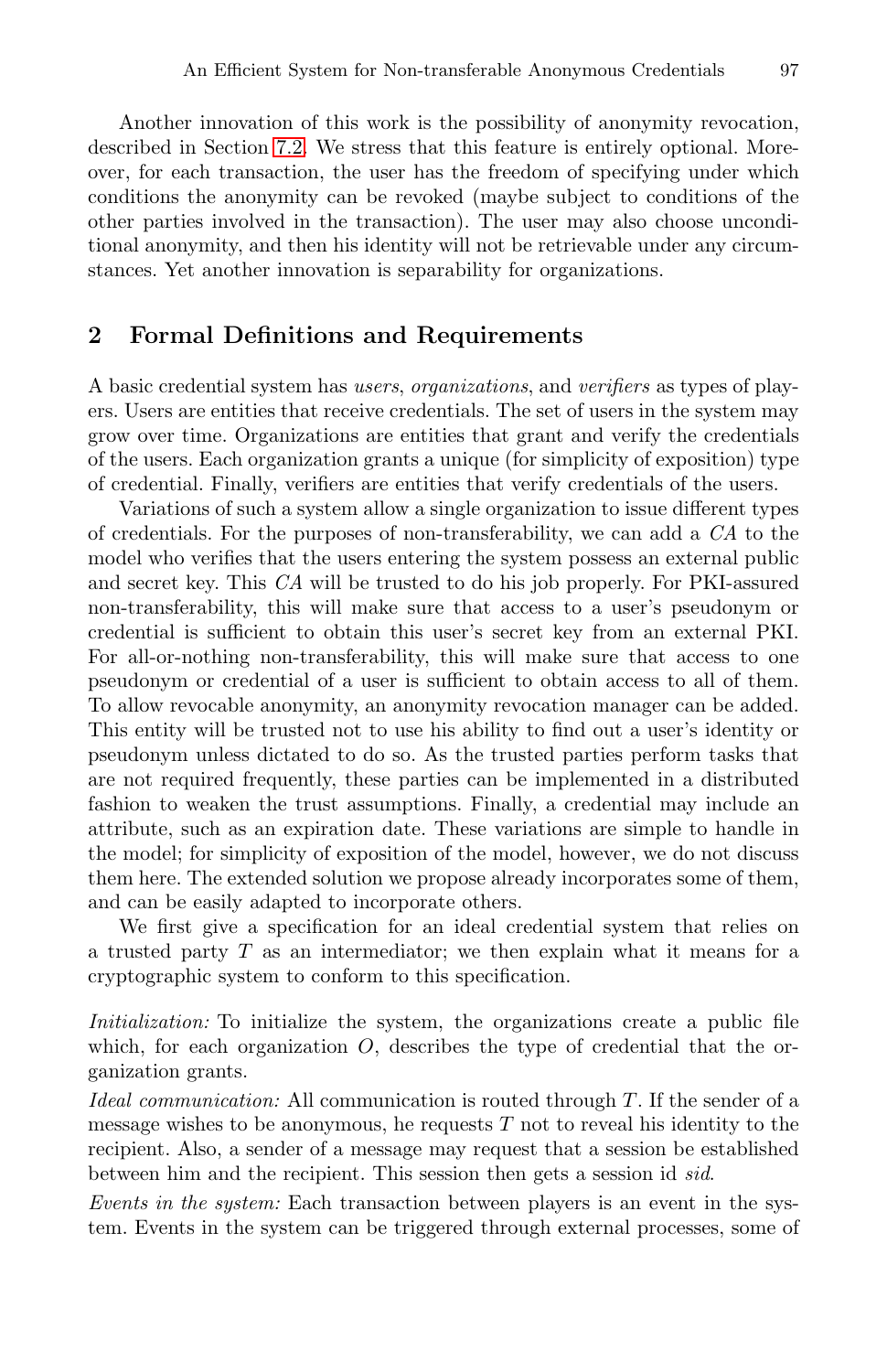which may be controlled by an adversary. An external process can trigger some particular event between a particular user and organization; or may trigger a set of events; or may cause some probability distribution on the events.

Input of the players: The players are interactive Turing machines. Initially, they have no input; then as transactions are triggered, they obtain inputs and act accordingly.

Output of the players: In the end of the system's lifetime, each user outputs a list of the transactions she participated in, complete with the pseudonym used in each transaction, session ids of the transactions, and transaction outcomes. Organizations and verifiers output a list of transaction identifiers for transactions in which they participated, the pseudonym involved (in case of organizations), and the outcome of the transaction.

The system supports the following transactions:

- FormNym $(U, O)$ : This protocol is a session between a user U and an organization O. The user U contacts  $T$  with a request to establish a pseudonym between herself and organization O. She further specifies the login name  $L_U$  by which T knows her and the corresponding authenticating key  $K_U$ . If she does not have an account with  $T$  yet, she first establishes it by providing to  $T$  a login name  $L_U$  and obtaining  $K_U$  in return. She further specifies  $N_1$ . Then T verifies the validity of  $(L_U, K_U)$  and, if  $K_U$  is the authenticating key corresponding to login name  $L_U$ , contacts O and tells it that some user wants to establish a pseudonym with it with prefix  $N_1$ . The organization either accepts or rejects. If it accepts, it sends a pseudonym suffix  $N_2$ , so the pseudonym becomes  $N_{(U,O)} := N_1||N_2$  (  $||$  denotes concatenation). T forwards the resulting  $N_{(U,O)}$ to  $U$  in case of acceptance, or notifies  $U$  of rejection.
- GrantCred $(N, O)$ : This protocol is a session between a user U and an organization O. U approaches T, and submits her login name  $L_U$ , her authenticating key  $K_U$ , the pseudonym N, and the name of organization O. If  $K_U$  is not a valid authenticating key for  $L_U$ , or if N is not U's pseudonym with O, then T replies with a "Fail" message. Otherwise,  $T$  contacts  $O$ . If  $O$  accepts, then  $T$  notifies the user that a credential has been granted, otherwise it replies with "Reject."
- VerifyCred(V, N, O): This protocol is a session between a user U and a verifier V. A user approaches T and gives it her login  $L_U$ , her authenticating key  $K_U$ , a name of the verifier  $V$ , a pseudonym  $N$  and a name of a credential-granting organization O. If  $K_U$  is a valid authenticating key for  $L_U$ , and N is U's pseudonym with organization  $O$ , and a credential has been granted by  $O$  to  $N$ , then  $T$  notifies  $V$  that the user talking to  $V$  in the current session sid has a credential from O. Otherwise, T replies with a "Fail" message.
- VerifyCredOnNym $(V,N_V,N_O, O)$ : This protocol is a session between a user  $U$  and an verifier V. U approaches T and gives it her login name  $L_U$ , her authenticating key  $K_U$ , a name of the verifier V, pseudonyms  $N_V$  and  $N_O$ , and a name of a credential-granting organization  $O$ . If  $K_U$  is a valid authenticating key for  $L_U$ , and  $N_V$  is U's pseudonym with V while  $N_O$  is U's pseudonym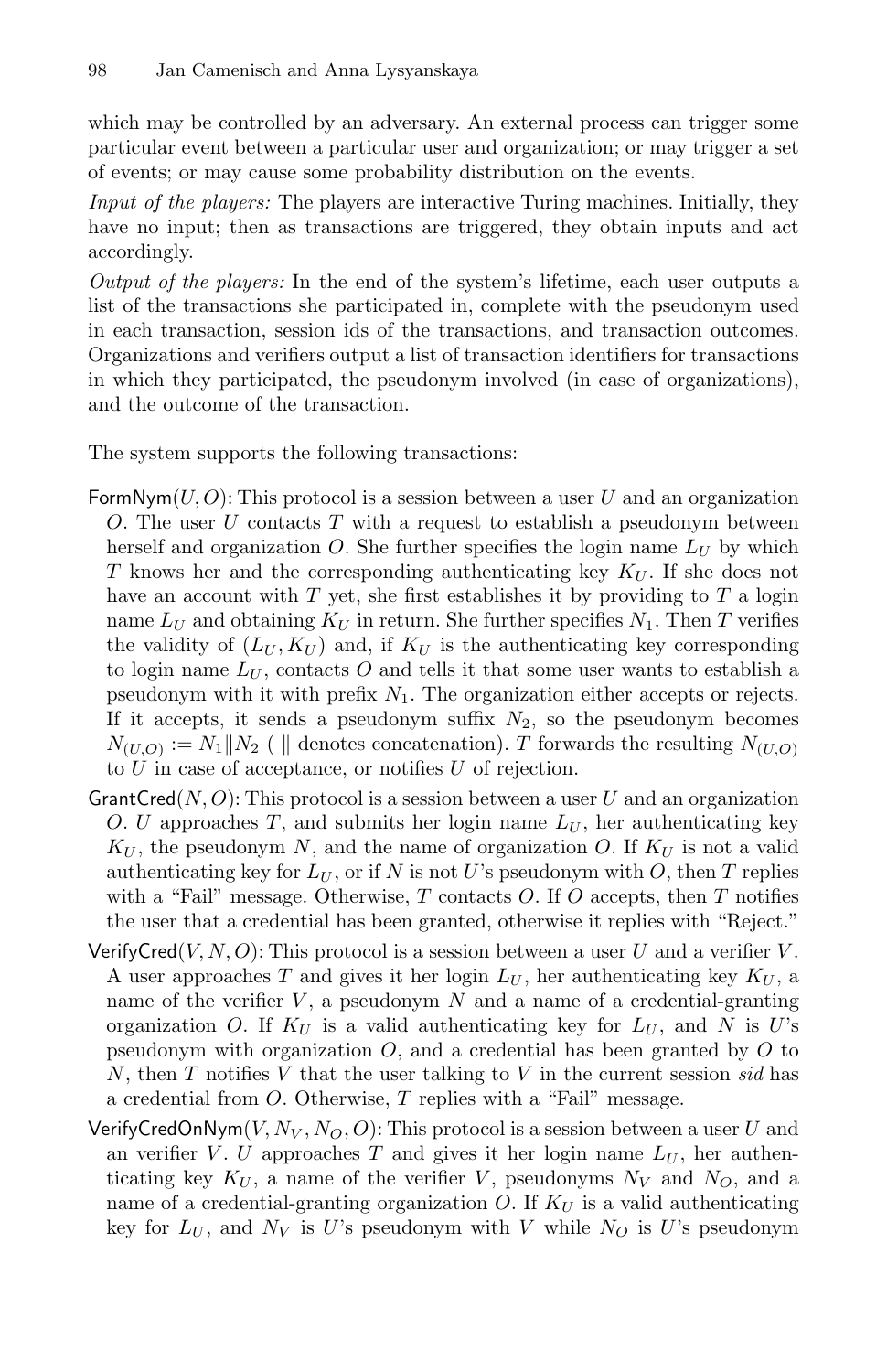<span id="page-6-0"></span>with organization O, and a credential has been granted by O to  $N_Q$ , then T notifies V that the user with pseudonym  $N_V$  has a credential from O.

This ideal system captures the intuitive requirements, such as unforgeability of credentials, anonymity of users, unlinkability of credential showings, and consistency of credentials. Ideal operations that allow additional desirable features can be implemented as well.

Let us briefly illustrate the use of the credential system by a typical example. Consider a user  $U$  who wants to get a credential from organization  $O$ . Organization O requires the possession of credentials from organizations  $O_1$  and  $O<sub>2</sub>$  as a prerequisite to get a credential from O. Assume that U possesses such credentials. Then  $U$  can get a credential from  $O$  as follows: she first establishes a pseudonym with O by executing  $\mathsf{FormNum}(U, O)$  and then shows O her credentials from  $O_1$  and  $O_2$  be executing VerifyCredOnNym $(O, N_O, N_{O_1}, O_1)$  and VerifyCredOnNym $(O, N_O, N_O, O_2)$ . Now O knows that the user it knows under  $N_Q$  possesses credentials from  $O_1$  and  $O_2$  and will grant U a credential, i.e., U can execute GrantCred( $N_O, O$ ). We remark that the operation VerifyCred( $V, N, O$ ) exists for efficiency reasons. This operation can be used by  $U$  if she wants to show a party only a single credential, e.g., to access a subscription-based service.

The ideal-world (resp., real-world) adversary. The ideal-world (resp., real-world) adversary is a probabilistic polynomial-time machine that gets control over the corrupted parties in the ideal world (resp., real world). He receives, as input, the number of honest users and organizations, as well as all the public information of the system. The adversary can trigger an event as described above.

**Definition 1.** Let the ideal credential system described above be denoted ICS. Let a cryptographic credential system without  $T$  be denoted CCS. Let  $V =$  $poly(k)$  be the number of players in the system with security parameter k. By  $ICS(1^k, E)$  (resp.,  $CCS(1^k, E)$ ) we denote a credential system with security parameter k and event scheduler E for the events that take place in this system. As events are scheduled adversarially, E schedules them according to the adversary's wishes, therefore we will write  $E^{\mathcal{A}}$ . By  $Z_i(1^k)$ , we denote the output of party i in the credential system. If  $\{A_1(1^k),\ldots,A_V(1^k)\}\$ is a list of the players' outputs, then we denote these players' outputs by  $\{A_1(1^k),\ldots,A_l(1^k)\}^{CS(1^k,E)}$  when all of them, together, exist within a credential system CS. CCS is secure if there exists a simulator  $\mathcal S$  (ideal-world adversary) such that the following holds, for all interactive probabilistic polynomial-time machines A (real-world adversary), for all sufficiently large k:

1. In the ICS, S controls the ideal-world players corresponding to the real-world players controlled by A.

2. For all event schedulers  $E^{\mathcal{A}}$ 

 $\{ \{Z_i(1^k)\}_{i=1}^V, \mathcal{A}(1^k) \}^{CCS(1^k, E)} \stackrel{c}{\approx} \{ \{Z_i(1^k)\}_{i=1}^V, \mathcal{S}^{\mathcal{A}}(1^k) \}^{ICS(1^k, E)}$ 

where S is given black-box access to A. (" $D_1(1^k) \stackrel{c}{\approx} D_2(1^k)$ " denotes computational indistinguishability of the distributions  $D_1$  and  $D_2$ .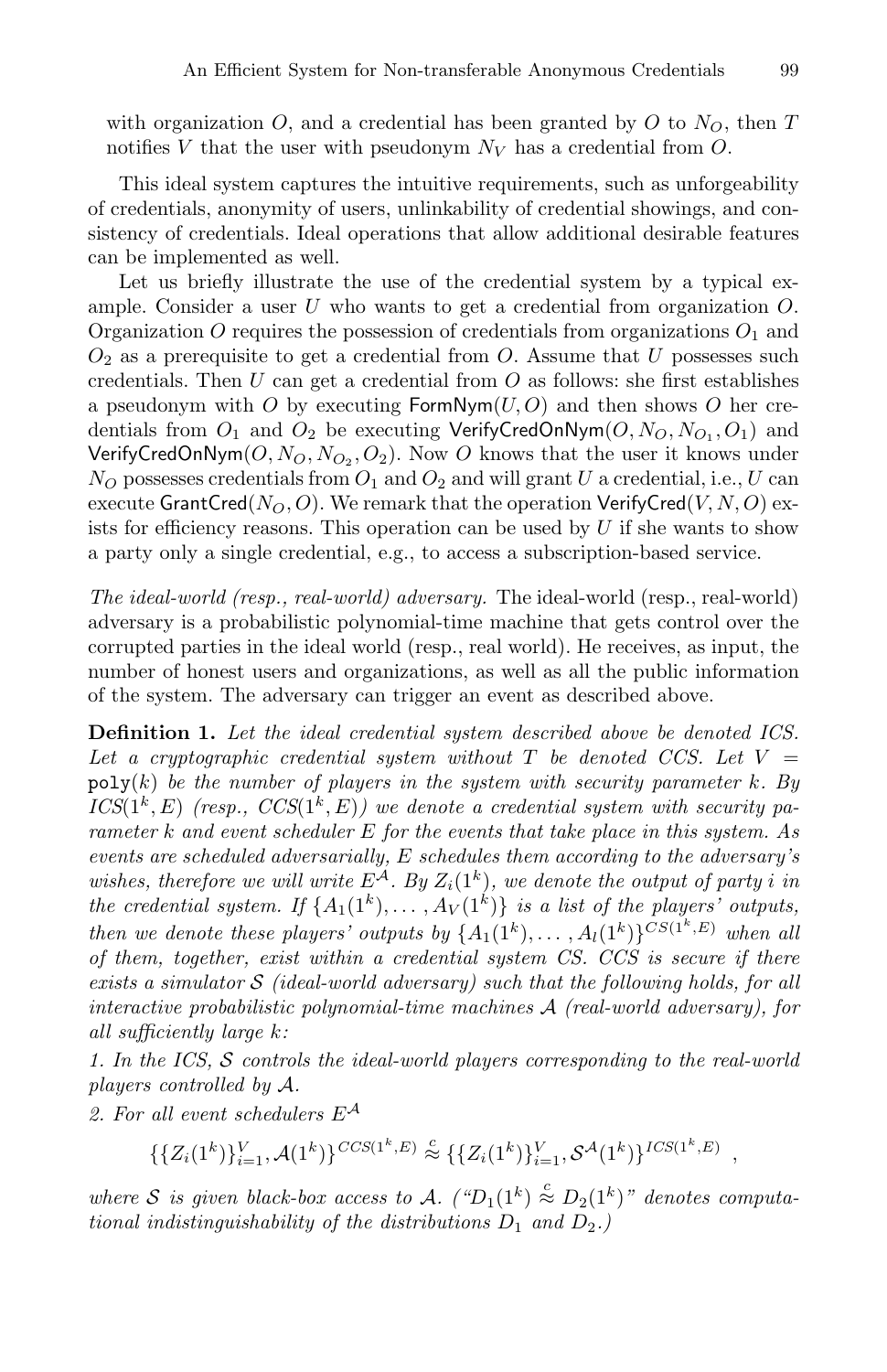# <span id="page-7-0"></span>**3 Protocol Notation**

By  $\text{neg}(k)$  we denote any function that vanishes faster than any inverse polynomial in k. By  $poly(k)$  we denote a function bounded by a polynomial in k.

In the description of our scheme, we use the notation introduced by Camenisch and Stadler[\[14\]](#page-24-0) for various proofs of knowledge of discrete logarithms and proofs of the validity of statements about discrete logarithms. For instance,

$$
PK\{(\alpha,\beta,\gamma): y = g^{\alpha}h^{\beta} \ \wedge \ \tilde{y} = \tilde{g}^{\alpha}\tilde{h}^{\gamma} \ \wedge \ (u \leq \alpha \leq v)\}\
$$

denotes a "zero-knowledge Proof of Knowledge of integers  $\alpha$ ,  $\beta$ , and  $\gamma$  such that  $y = g^{\alpha}h^{\beta}$  and  $\tilde{y} = \tilde{g}^{\alpha}\tilde{h}^{\gamma}$  holds, where  $v < \alpha < u$ ," where  $y, g, h, \tilde{y}, \tilde{g}$ , and  $\tilde{h}$  are elements of some groups  $G = \langle g \rangle = \langle h \rangle$  and  $\tilde{G} = \langle \tilde{g} \rangle = \langle \tilde{h} \rangle$ . The convention is that Greek letters denote quantities the knowledge of which is being proved, while all other parameters are known to the verifier. Using this notation, a proofprotocol can be described by just pointing out its aim while hiding all details.

In the random oracle model, such protocols can be turned into signature schemes using the Fiat-Shamir heuristic [\[28\]](#page-25-0). We use the notation  $SPK(\alpha)$ :  $y = q^{\alpha}$  (*m*) to denote a signature obtained in this way.

It is important that we use protocols that are concurrent zero-knowledge. They are characterized by remaining zero-knowledge even if several instances of the same protocol are run arbitrarily interleaved. In the public key model, Damgård [\[24\]](#page-24-0) shows a general technique for making the so-called  $\Sigma$ -protocols (these include all the proofs of knowledge used here) composable under concurrent composition without incurring a penalty in communication or round complexity. All the proofs of knowledge we use in this paper incorporate this technique.

In this paper we apply such  $PK$ 's and  $SPK$ 's to the group of quadratic residues modulo a composite n, i.e.,  $G = QR_n$ . This choice for the underlying group has some consequences. First, the protocols are proofs of knowledge under the strong RSA assumption [\[29\]](#page-25-0). Second, the largest possible value of the challenge c must be smaller that the smallest factor of  $G$ 's order. Third, soundness needs special attention in the case that the verifier is not equipped with the factorization of n because then deciding membership in  $QR_n$  is believed to be hard. Thus the prover needs to convince the verifier that the elements he presents are indeed quadratic residues, i.e., that the square roots of the presented elements exist. This can in principle be done with a protocol by Fiat and Shamir [\[28\]](#page-25-0). However, often it is sufficient to simply execute  $PK{(\alpha): y^2 = (g^2)^{\alpha}}$  instead of  $PK\{(\alpha): y = g^{\alpha}\}\.$  The quantity  $\alpha$  is defined as  $\log_{g^2} y^2$ , which is the same as  $\log_a y$  in case y is in  $QR_n$ .

For the an explanation of how the  $PK$ 's used in the paper can be realized efficiently, we refer to the full version of this paper [\[12\]](#page-24-0).

# **4 The Basic Anonymous Credential System**

The basic system comprises protocols for a user to join the system, register with an organization, obtain multi-show credentials, and show such credentials.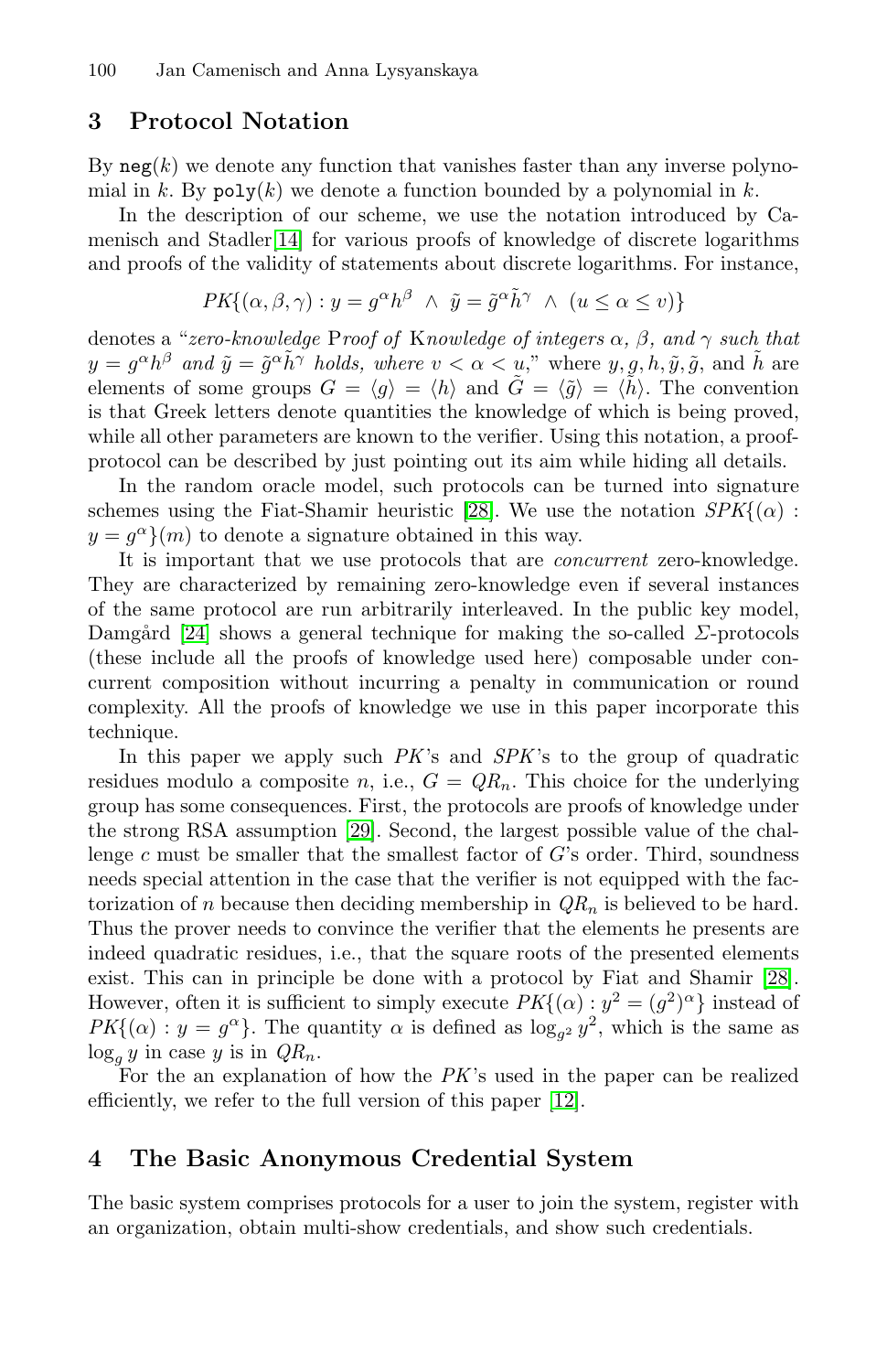<span id="page-8-0"></span>Throughout we assume that the users and organizations are connected by perfectly anonymous channels. Furthermore, we assume that for each protocol an organization authenticates itself to the user and that they establish a secure channel between them for each session. For any protocol we describe, we implicitly assume that if some check or sub-protocol (e.g., some proof of knowledge  $PK$ ) fails for some party, it informs the other participants of this and stops.

### **4.1 High-Level Description**

In our system, each organization O will have, in its public key  $PK<sub>O</sub>$ , an RSA modulus  $n_O$ , and five elements of  $QR_{n_O}$ :  $(a_O, b_O, d_O, g_O, h_O)$ . Each user U will have her own master secret key  $x_U$ . A pseudonym of user U with organization O, denoted  $N_{(U,O)}$ , is just a name by which the user is known to the organization, and consists of a user-generated part  $N_1$  and an organization-generated part  $N_2$ . The pseudonym  $N_{(U,O)} = N_1 || N_2$  will be tagged with a value  $P_{(U,O)}$ . This validating tag is of the form  $P_{(U,O)} = a_O^{x_U} b_O^{s_{(U,O)}}$ , where  $s_{(U,O)}$  is a short random string to which the user and organization contribute randomness, but of which only the user knows its value. An appropriate choice of parameters for the length of  $x_U$  and  $s(U, O)$  ensures that the resulting  $P(U, O)$  is statistically independent of the user's key  $x_U$  and of any other validating tags formed by the same user with other organizations.

A credential issued by O to a pseudonym  $N_{(U,O)}$  is a tuple  $(e_{(U,O)}, c_{(U,O)})$ where  $e_{(U,O)}$  is a sufficiently long prime and  $c_{(U,O)}^{\quad e_{(U,O)}} \equiv P_{(U,O)} d_O$ . Under the strong RSA assumption, such tuples cannot be existentially forged for correctly formed tags even by an adaptive attack (Theorem [2\)](#page-13-0).

To protect the user's privacy in our system, proof of possession of a credential is realized by a proof of knowledge of a correctly formed tag  $P_{(U,O)}$  and a credential on it. This is done by publishing statistically secure commitments to both the validating tag and the credential, and proving relationships between these commitments. It can also include a proof that the underlying secret key is the same in both the committed validating tag (corresponding to the pseudonym formed with the issuing organization) and the validating tag with the verifying organization. This ensures consistency of credentials, e.g., guarantees that even users that fully trust each other cannot pool their credentials.

#### **4.2** System Parameter and Key Generation

We name some common system parameters: the length of all the RSA moduli  $\ell_n$ , the integer intervals  $\Gamma = \left[-2^{\ell_T}, 2^{\ell_T}\right], \Delta = \left[-2^{\ell_A}, 2^{\ell_A}\right], \Delta = \left[2^{\ell_A}, 2^{\ell_A+\ell_{\Sigma}}\right]$  such that  $\ell_{\Delta} = \epsilon(\ell_{\Delta}+\ell_n)+1$ , where  $\epsilon > 1$  is a security parameter, and  $\ell_{\Delta} > \ell_{\Sigma}+\ell_{\Delta}+4$ .

Each organization  $O_i$  chooses random  $\ell_n/2$ -bit primes  $p'_{O_i}, q'_{O_i}$  such that  $p_{O_i} = 2p'_{O_i} + 1$  and  $q_{O_i} = 2q'_{O_i} + 1$  are prime and sets modulus  $n_{O_i} = p_{O_i}q_{O_i}$ . It also chooses random elements  $a_{O_i}, b_{O_i}, d_{O_i}, g_{O_i}, h_{O_i} \in QR_{n_{O_i}}$ . It stores  $SK_{O_i} :=$  $(p_{O_i}, q_{O_i})$  as its secret key and publishes  $PK_{O_i} := (n_{O_i}, a_{O_i}, b_{O_i}, d_{O_i}, g_{O_i}, h_{O_i})$ as its public key. In the public-key model, we assume that there is a special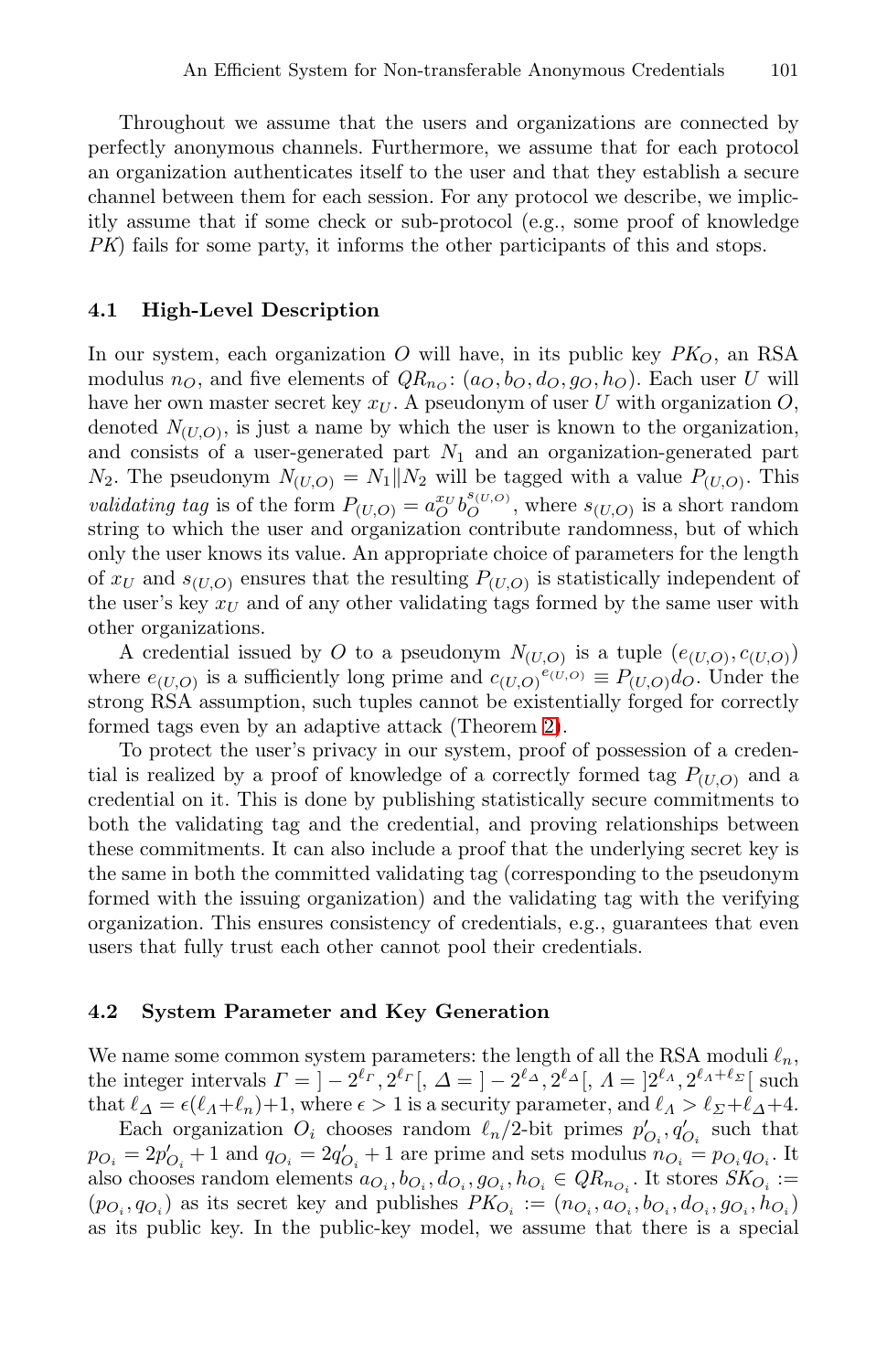<span id="page-9-0"></span>entity that verifies, through a zero-knowledge protocol with  $O_i$ , that  $n_{O_i}$  is the product of two safe primes (see  $[13]$  for how this can be done efficiently) and that the elements  $a_{O_i}, b_{O_i}, d_{O_i}, g_{O_i}, h_{O_i}$  are indeed in  $QR_{n_{O_i}}$  (see, for example, Goldwasser et al. [\[31\]](#page-25-0)). Alternatively, this can be carried out in the random oracle model using the Fiat-Shamir heuristic [\[28\]](#page-25-0). The parameter  $\ell_A$  should be chosen such that computing discrete logarithms in  $QR_{n<sub>O</sub>}$  with  $\ell_A$ -bits exponents is hard.

### **4.3 Generation of a Pseudonym**

We now describe how a user U establishes a pseudonym  $N_{(U,O)}$  and its validating tag  $P_{(U,O)}$  with organization O. Let  $x_U \in \Gamma$  be U's master secret. The protocol below assures that the pseudonym's validating tag is of the right form, i.e.,  $P_{(U,O)} = a_O^{x_U} b_O^{s_{(U,O)}},$  with  $x_U \in \Gamma$  and  $s_{(U,O)} \in \Delta$ . The value  $s_{(U,O)}$  is chosen jointly by O and U without O learning anything about either  $x_U$  or  $s_{U,O}$ . Note that this protocol does not force U to use the same  $x_U$  as with other organizations; this is taken care of later in Protocol [4.](#page-11-0)

# **Protocol 1**

- 1. U chooses a value  $N_1 \in \{0,1\}^k$ , and values  $r_1 \in_R \Delta$  and  $r_2, r_3 \in_R \{0,1\}^{2\ell_n}$ . U sets  $C_1 := g_O^{r_1} h_O^{r_2}$ ,  $C_2 := g_O^{x_U} h_O^{r_3}$ . U sends  $N_1$ ,  $C_1$ , and  $C_2$  to O.
- 2. To prove that  $C_1$  and  $C_2$  are formed correctly, U serves as the prover to verifier O in

$$
PK\{(\alpha,\beta,\gamma,\delta): C_1^2 = (g_O^2)^\alpha (h_O^2)^\beta \;\wedge\; C_2^2 = (g_O^2)^\gamma (h_O^2)^\delta\} \ .
$$

- 3. O chooses a random  $r \in_R \Delta$  and a value  $N_2$  and sends r,  $N_2$  to U.
- 4. U sets her pseudonym  $N_{(U,O)} := N_1 || N_2$ . U computes  $s_{(U,O)} = (r_1 + r \mod 1)$  $(2^{\ell_2+1}-1))-2^{\ell_2}+1$ ,  $(s_{(U,O)}$  is the sum of  $r_1$  and r, adjusted appropriately so as to fall in the interval  $\Delta$ ). U then sets her validating tag  $P_{(U,O)}$  :=  $a_O^{x_U} b_O^{s_{(U,O)}}$  and sends  $P_{(U,O)}$  to  $O$ .
- 5. Now, U must show that  $P_{(U,O)}$  was formed correctly. To that end, she computes  $\tilde{s} = \left\lfloor \frac{r_1+r}{2^{\ell} \Delta^{+1}-1} \right\rfloor$  $\int$  (s is the value of the carry resulting from the computation of  $s_{(U,O)}$  above) and chooses  $r_4 \in_R \{0,1\}^{\ell_n}$ , sets  $C_3 := g_O^{\tilde{s}} h_O^{r_4}$ , and sends  $C_3$  to O. Furthermore, U proves to O that the values in step 4 were chosen correctly by executing

$$
PK\{(\alpha, \beta, \gamma, \delta, \varepsilon, \zeta, \vartheta, \xi): C_1^2 = (g_0^2)^{\alpha} (h_0^2)^{\beta} \wedge C_2^2 = (g_0^2)^{\gamma} (h_0^2)^{\delta} \wedge C_3^2 = (g_0^2)^{\varepsilon} (h_0^2)^{\zeta} \wedge \frac{C_1^2 (g_0^2)^{(r - 2^{\ell} \Delta + 1)}}{(C_3^2)^{(2^{\ell} \Delta + 1} - 1)} = (g_0^2)^{\vartheta} (h_0^2)^{\xi} \wedge
$$
  

$$
P_{(U, O)}^2 = (a_O^2)^{\gamma} (b_O^2)^{\vartheta} \wedge \gamma \in \Gamma \wedge \vartheta \in \Delta \}.
$$

6. O stores  $N_{(U,O)}$ ,  $P_{(U,O)}^2$  and  $P_{(U,O)}$ . 7. U stores  $N_{(U,O)}, P_{(U,O)}^2$ ,  $P_{(U,O)},$  and  $s_{(U,O)}$ .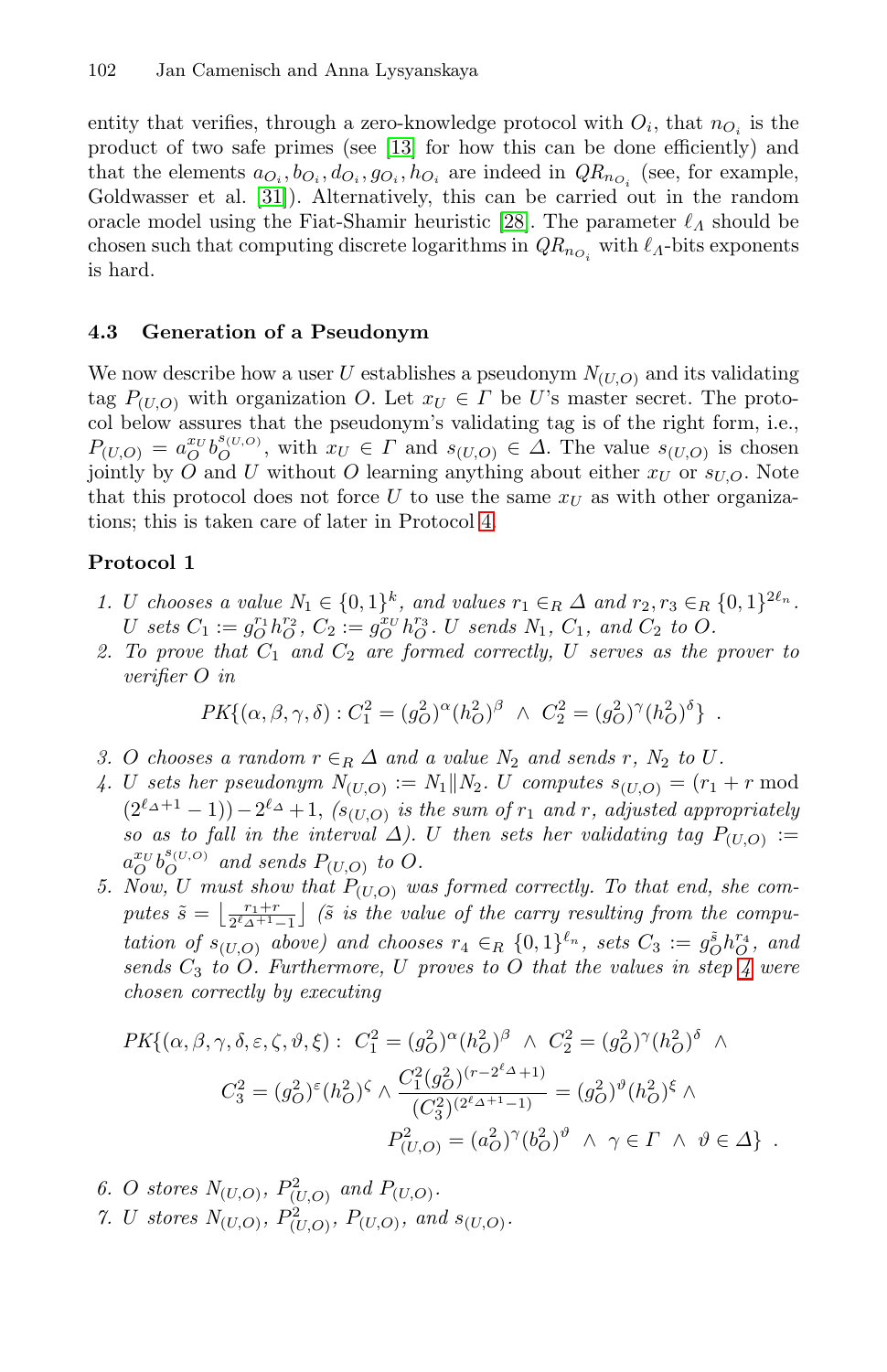# <span id="page-10-0"></span>**4.4 Generation of a Credential**

A credential on  $(N, P)$  issued by O is a pair  $(c, e) \in \mathbb{Z}_{n_O}^* \times \Lambda$  such that  $P_{(U, O)}d_O =$  $c^e$ . To generate a credential on a previously established pseudonym  $N_{(U,O)}$  with validity tag  $P_{(U,O)}$ , organization O and user U carry out the following protocol:

# **Protocol 2**

1. U sends  $(N<sub>(U,O)</sub>, P<sub>(U,O)</sub>)$  to O and authenticates herself as its owner by executing

$$
PK\{(\alpha,\beta): P^2_{(U,O)} = (a_O^2)^{\alpha} (b_O^2)^{\beta}\} .
$$

- 2. O makes sure  $(N<sub>(U,O)</sub>, P<sub>(U,O)</sub>)$  is in its database, chooses a random prime  $e_{(U,O)} \in_R \Lambda$ , computes  $c_{(U,O)} = (P_{(U,O)}d_O)^{1/e_{(U,O)}} \mod n_O$ , sends  $c_{(U,O)}$ and  $e_{(U,O)}$  to U and stores  $(e_{(U,O)}, e_{(U,O)})$  in its record for  $N_{(U,O)}$ .
- 3. U checks if  $c_{(U,O)}e^{(U,O)} \equiv P_{(U,O)}d_O$  (mod n<sub>O</sub>) and stores  $(c_{(U,O)}, e_{(U,O)})$  in its record with organization O. The tuple  $(P_{(U,O)}, c_{(U,O)}, e_{(U,O)})$  is called a credential record.

Step 1 can be omitted if Protocol 2 takes place in the same session as some other protocol where U already proved ownership of  $N_{(U,O)}$ .

# **4.5 Showing a Single Credential**

Assume a user  $U$  wants to prove to a verifier  $V$  the possession of a credential issued by O, i.e., possession of values  $(P_{(U,O)} = a_O^{x_U} b_O^{s_{(U,O)}}, c_{(U,O)}, e_{(U,O)})$ , where  $c_{(U,O)}^{e_{(U,O)}} = d_O P_{(U,O)}$ . U and verifier V engage in the following protocol:

# **Protocol 3**

- 1. U chooses  $r_1, r_2 \in_R \{0, 1\}^{2\ell_n}$ , computes  $A = c_{(U,Q)} h_Q^{r_1}$  and  $B = h_Q^{r_1} g_Q^{r_2}$ , and sends  $A, B$  to  $V$ .
- 2. U engages with V in

$$
PK\{(\alpha, \beta, \gamma, \delta, \varepsilon, \zeta, \xi): d_O^2 = (A^2)^{\alpha} \left(\frac{1}{a_O^2}\right)^{\beta} \left(\frac{1}{b_O^2}\right)^{\gamma} \left(\frac{1}{h_O^2}\right)^{\delta} \wedge
$$
  

$$
B^2 = (h_O^2)^{\varepsilon} (g_O^2)^{\zeta} \wedge 1 = (B^2)^{\alpha} \left(\frac{1}{h_O^2}\right)^{\delta} \left(\frac{1}{g_O^2}\right)^{\xi} \wedge
$$
  

$$
\beta \in \Gamma \wedge \gamma \in \Delta \wedge \alpha \in \Lambda \}.
$$

The  $PK$  in step 2 proves that U possesses a credential issued by O on some pseudonym registered with O. We refer to the proof of Lemma [2](#page-11-0) in the full version of this paper [\[12\]](#page-24-0) for more details about this PK.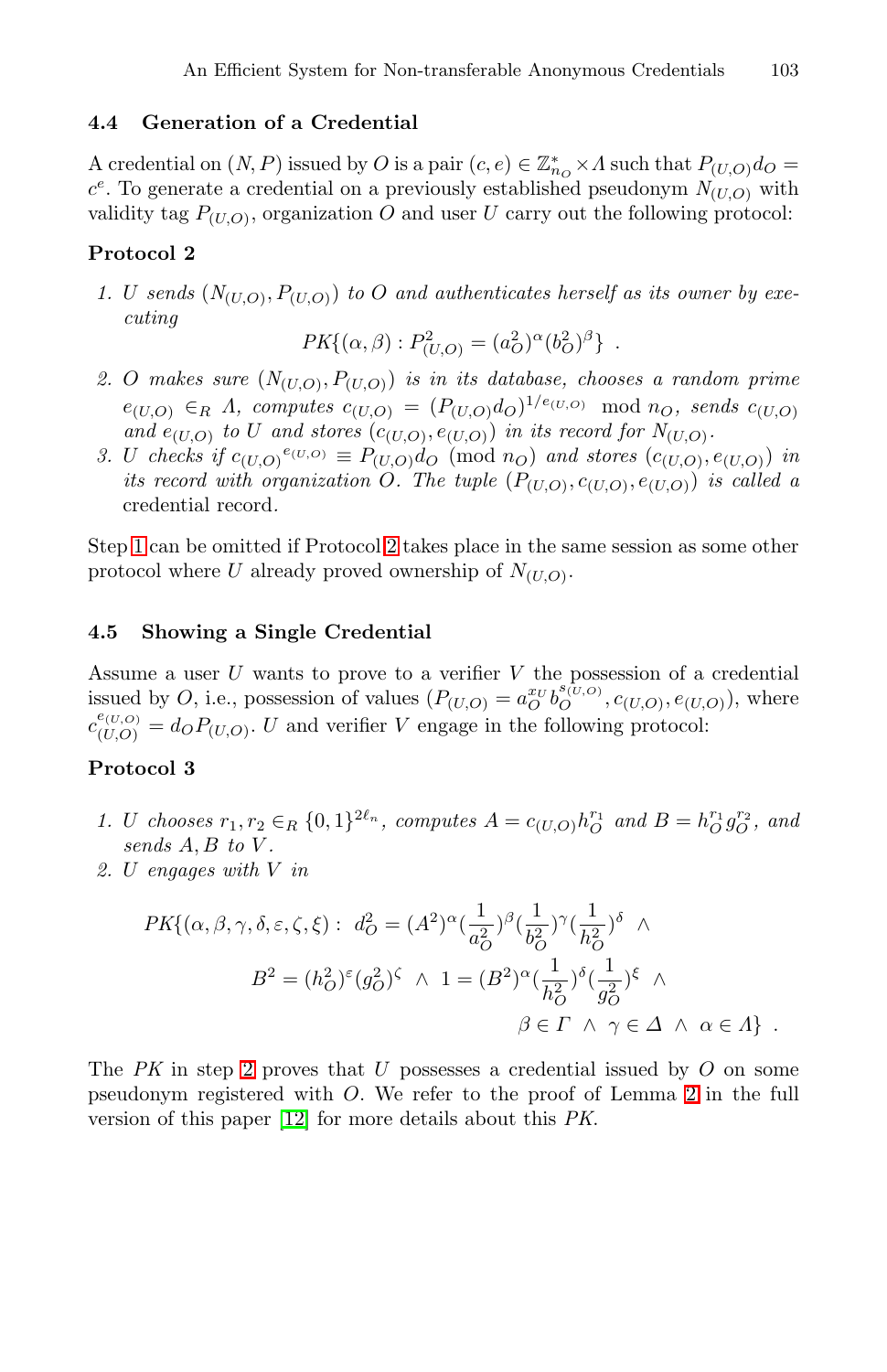#### <span id="page-11-0"></span>**4.6 Showing a Credential with Respect to a Pseudonym**

Assume a user U wants to prove possession of a credential record  $(P_{(U,O_i)} =$  $a^{x_U}b^{s_{(U,O_j)}},c_{(U,O_j)},e_{(U,O_j)})$  to organization  $O_i$  with whom U has established a pseudonym  $(N_{(U,O_i)}, P_{(U,O_i)})$ . That means  $O_i$  not only wants to be assured that U owns a credential by  $O_i$  but also that the pseudonym connected with this credential is based on the same master secret key as  $P_{(U,O_i)}$ .

### **Protocol 4**

- 1. U chooses random  $r_1, r_2, r_3 \in_R \{0, 1\}^{2\ell_n}$ , computes  $A = c_{(U, O_j)} h_{O_j}^{r_1}$  and  $B = h_{O_j}^{r_1} g_{O_j}^{r_2}$ , and sends  $N_{(U,O_i)}$ , A, B to  $O_i$ .
- 2. U engages with  $O_i$  in

$$
PK\{(\alpha, \beta, \gamma, \delta, \varepsilon, \zeta, \xi, \eta): d_{O_j}^2 = (A^2)^{\alpha} \left(\frac{1}{a_{O_j}^2}\right)^{\beta} \left(\frac{1}{b_{O_j}^2}\right)^{\gamma} \left(\frac{1}{h_{O_j}^2}\right)^{\delta} \wedge
$$
  

$$
B^2 = (h_{O_j}^2)^{\varepsilon} (g_{O_j}^2)^{\zeta} \wedge 1 = (B^2)^{\alpha} \left(\frac{1}{h_{O_j}^2}\right)^{\delta} \left(\frac{1}{g_{O_j}^2}\right)^{\xi} \wedge
$$
  

$$
P_{(U,O_i)}^2 = (a_{O_i}^2)^{\beta} (b_{O_i}^2)^{\eta} \wedge \beta \in \Gamma \wedge \gamma \in \Delta \wedge \alpha \in \Lambda \}.
$$

The first three equations of this proof of knowledge are the same as Protocol [3.](#page-10-0) The fourth equation proves that the same master secret key is used in  $P_{(U,O_i)}$ and in the validating tag to the pseudonym established with  $O_i$ .

In the random oracle model, the verifier (or verifying organization) can obtain the receipt from a showing transaction by turning step 2 of Protocol 4 (or Protocol 3, respectively) into the corresponding  $SPK$  on the description of the transaction. This step will add efficiency and also will enable a user to sign an agreement with a verifier using her credential as a signature public key. This could, for instance, be useful if possessing a credential means being allowed to sign on behalf of the issuing organization (cf. group signatures).

# **5 Proof of Security for the Basic Credential System**

The following technical lemmas about the protocols described above are stated here without proof; their proofs can be found in the full version of this paper [\[12\]](#page-24-0).

**Lemma 1.** Under the strong RSA assumption and the decisional Diffie-Hellman assumption modulo a safe prime product, step [5](#page-9-0) of Protocol [1](#page-9-0) (the protocol for establishing a pseudonym) is a statistical zero-knowledge proof of knowledge of the correctly formed values  $x_U$ ,  $s_{(U,O)}$  that correspond to a pseudonym validating tag  $P_{(U,O)}$ .

**Lemma 2.** Under the strong RSA assumption and the decisional Diffie-Hellman assumption modulo a safe prime product, step [2](#page-10-0) of Protocol [3](#page-10-0) (the protocol for showing a single credential) is a statistical zero-knowledge proof of knowledge of the values  $x \in \Gamma$ ,  $s \in \Delta$ ,  $e \in \Lambda$ , and c such that x, s correspond to a pseudonym validating tag  $P = a_O^x b_O^s$ , and  $c^e = P d_O \text{ mod } n_O$ .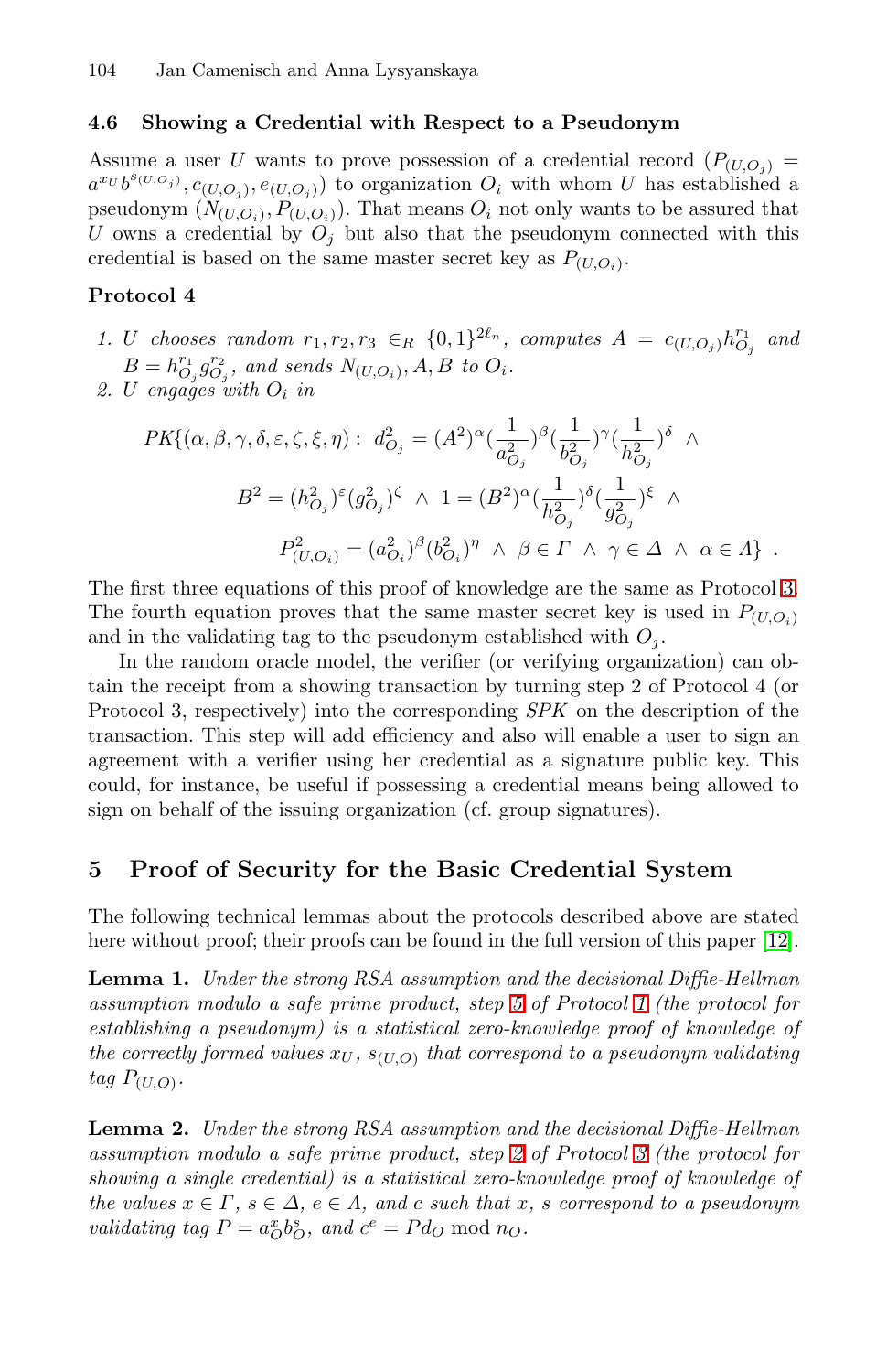<span id="page-12-0"></span>**Lemma 3.** Under the strong RSA assumption and the decisional Diffie-Hellman assumption modulo a safe prime product, step [2](#page-11-0) of Protocol [4](#page-11-0) (the protocol for showing a credential corresponding to a given validating tag  $P_{(U,O_i)}$ ) is a statistical zero-knowledge proof of knowledge of the values  $x \in \Gamma$ ,  $s_1, s_2 \in \Delta$ ,  $e \in \Lambda$ , and c such that  $P_{(U,O_i)} = a_{O_i}^x b_{O_i}^{s_1} \mod n_{O_i}$ , x, s<sub>2</sub> correspond to a validating tag  $P = a_{O_j}^x b_{O_j}^{s_2}$  and  $c^e = P d_{O_j}$  mod  $n_{O_j}$  holds.

# **5.1 Description of the Simulator**

We now describe the simulator  $\mathcal S$  for our scheme and then in Section [5.2](#page-13-0) show that it satisfies Definition [1.](#page-6-0)

Setup. For the organizations not controlled by the adversary, the simulator sets up their secret and public keys as dictated by the protocol. For each organization, the simulator creates an archive where it will record the credentials issued by this organization to the users controlled by the adversary. It also initializes a list of the users controlled by the adversary.

Generation of a pseudonym. If a user controlled by the adversary establishes a pseudonym from an honest organization, the simulator uses the knowledge extractor of Lemma [1](#page-11-0) to discover the user's underlying key x and the value s. If no user with key x is present in the list of dishonest users,  $S$  creates a new user U with login name  $L_U$ , and runs FormNym $(U, O)$  to create a pseudonym  $N_{(U,O)}$ for this user, and to obtain a key  $K_U$  for further interactions of this user with T. The simulator stores the record  $(U, L_U, x, K_U, N_{(U,O)}, s)$  in its list of users controlled by the adversary. If some user  $U$  with key  $x$  is already present, the simulator runs FormNym $(U, O)$  to create a pseudonym  $N_{(U, O)}$  for this user, and adds  $(N_{(U,O)},s)$  to U's record.

If an honest user, through  $T$ , establishes a pseudonym with an organization controlled by the adversary, our simulator will use the zero-knowledge simulator from Lemma [1](#page-11-0) to furnish the adversary's view of the protocol.

Generate a credential. If a user controlled by the adversary requests a credential from an honest organization  $O$ , then, upon receiving a message from  $T$  to that effect, the simulator runs the knowledge extractor for the proof of knowledge of step [1](#page-10-0) of Protocol [2.](#page-10-0) It determines the values  $x$  and  $s$ . The simulator looks at its list of the pseudonyms of users controlled by the adversary. If it does not find a record with  $x$  and  $s$ , then it refuses to grant a credential (as an organization would). If it finds that there is a record containing these x and s and pseudonym N, then the simulator runs  $\mathsf{GrantCred}(N,O)$  with T. Upon hearing from T that the user may have a credential, the simulator runs the organization's side of the rest of the Protocol [2,](#page-10-0) and issues the correct e and c. It stores the values  $(x,s,e,c)$ in the archive for organization O.

If an honest user, through  $T$ , requests a credential from an organization controlled by the adversary, then the simulator will run the zero-knowledge simulator for step [1](#page-10-0) of Protocol [2,](#page-10-0) and execute the rest of the user's side of it. If the user accepts, then the simulator informs  $T$  that the credential was granted.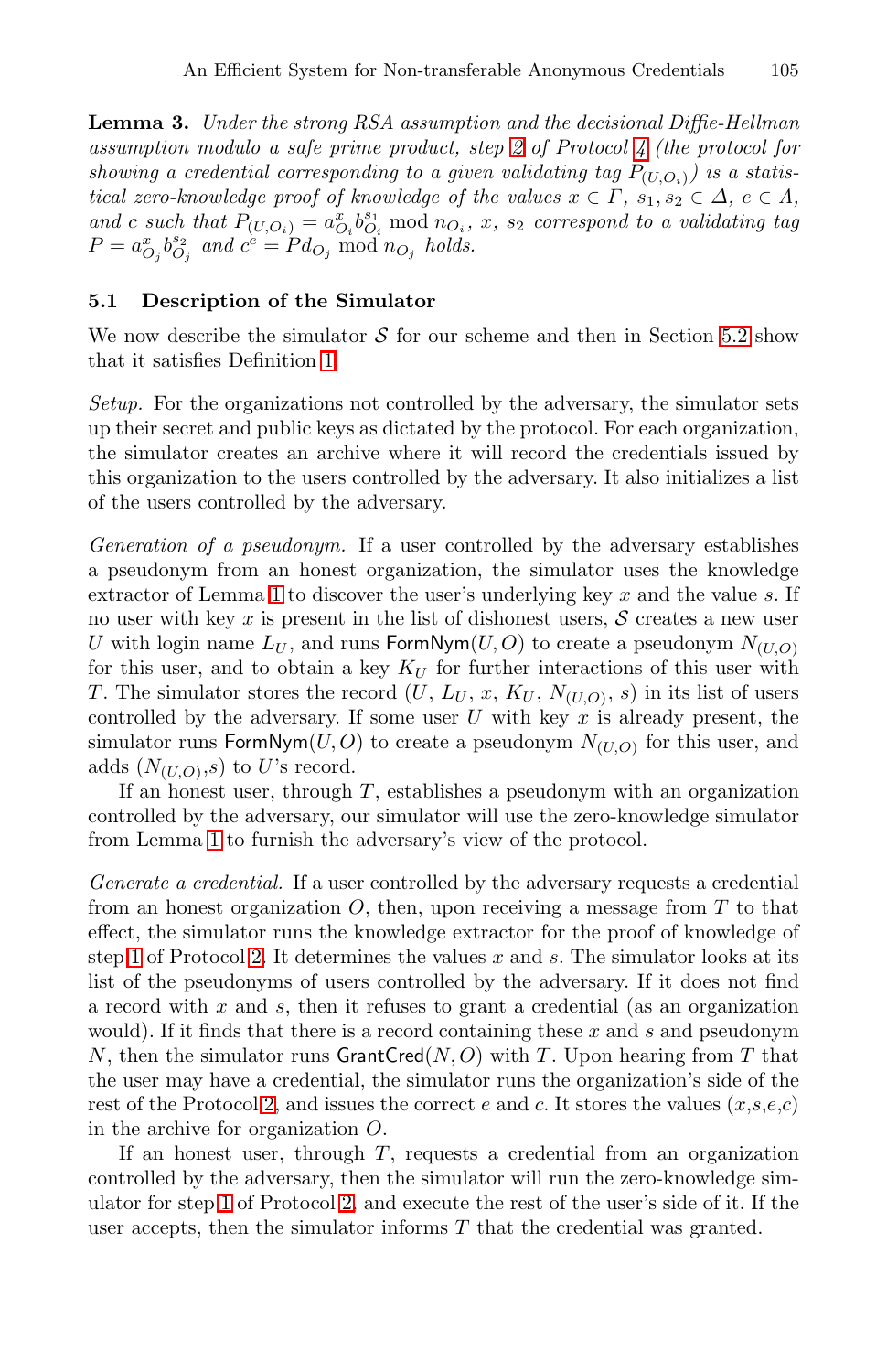<span id="page-13-0"></span>Showing a single credential. This part of the simulator can easily be inferred from the part for *Showing a credential with respect to a pseudonym* that follows.

Showing a credential with respect to a pseudonym. If a user controlled by the adversary wants to show a credential from an honest organization  $O_i$  to an honest organization  $O_i$  with whom it has pseudonym  $N_{(U,O_i)}$ , then the simulator runs  $O_i$ 's part of Protocol [4,](#page-11-0) and extracts the user's values  $(x, s_{(U,O_i)}, s_{(U,O_i)}, e, c)$  with the knowledge extractor of Lemma [3.](#page-12-0) If  $O_i$ 's side of Protocol [4](#page-11-0) accepts, while  $(x,s_{(U,O_i),e,c})$  is not in the archive of  $O_i$ , then S rejects. Otherwise, it finds the user U with key x, the user's corresponding key K and pseudonym  $N_{(U,O_i)}$  and runs VerifyCred $(O_i, N_{(U,O_i)}, N_{(U,O_i)}, O_j)$ .

If a dishonest user wants to prove to an honest organization  $O_i$  that he has a credential from a dishonest organization  $O_i$ , then the simulator runs  $O_i$ 's side of Protocol [4,](#page-11-0) with the knowledge extractor of Lemma [3](#page-12-0) to obtain the values  $(x, s_{(U,Q_i)}, s, e, c)$ . If  $Q_i$ 's side of the protocol rejects, it does nothing. Otherwise: (1) It checks if there exists a user with key x in  $O_i$ 's archive. If so, denote this user by U. If not, let U be the user with key x. Next it runs  $\mathsf{FormNum}(U, O_i)$  to get  $N_{(U,O)}$ . (2) It checks if U has a credential record in  $O_i$ 's archive. If not, it runs GrantCred( $N_{(U,O_i)}, O_j$ ). (3) It runs VerifyCredOnNym( $O_i, N_{(U,O_i)}, N_{(U,O_i)}, O_j$ ).

If an honest user (through  $T$ ) wants to prove to organization  $O_i$  controlled by the adversary, that he has a credential from an honest organization  $O_i$ , then the simulator runs the zero-knowledge simulator of Lemma [3](#page-12-0) to do that.

### **5.2 Proof of Successful Simulation**

We show that our simulator fails with negligible probability only. As a first step, we show in Theorem 2 that a tuple  $(x, s, e, c)$  the knowledge of which is essential for proving possession of a credential, is unforgeable even under an adaptive attack. For this we rely on the following theorem due to Ateniese et al. [\[2\]](#page-23-0):

**Theorem 1.** Suppose an  $\ell_n$ -bit RSA modulus  $n = pq = (2p' + 1)(2q' + 1)$  is given, where p, q, p', and q' are primes. Let  $\Delta' = ] - 2^{\ell_{\Delta'}} , 2^{\ell_{\Delta'}} [$ ,  $\Pi' = ] - T, T[$ and  $\Lambda' = 2^{\ell_{\Lambda'}}$ ,  $2^{\ell_{\Lambda'}+\ell_{\Sigma'}}$  [ with  $2^{\ell_{\Delta'}} \geq T > 2^{2\ell_n}$  and  $\ell_{\Lambda'} > \ell_{\Sigma'} + \ell_{\Delta'} + 3$ . Suppose random b,  $d \in_R QR_n$  are given. Further, suppose we have access to an oracle which, on the *i*-th query outputs tuples  $(y_i, e_i, c_i)$  such that  $y_i \in_R \Pi'$ ,  $e_i \in_R \Lambda'$ is a prime, and  $c_i^{e_i} = b^{y_i}d \mod n$ . Under the strong RSA assumption, it is hard, upon seeing the oracle output for  $1 \leq i \leq K$ , K polynomial in  $\ell_n$ , to produce a tuple  $(y, e, c)$  such that for all  $1 \leq i \leq K$ ,  $(y, e) \neq (y_i, e_i)$ , and  $y \in \Delta'$ ,  $e \in \Lambda'$ , and  $c^{2e} = (b^y d)^2$ .

**Theorem 2.** Suppose an  $\ell_n$ -bit RSA modulus  $n = pq = (2p' + 1)(2q' + 1)$  is given, where p, q, p', and q' are primes. Suppose random  $a, b, d \in_R QR_n$  are given. Further, suppose we have access to an oracle  $\mathcal O$  which, on the *i*-th query with a value  $x_i \in \Gamma$ , outputs a tuple  $(s_i, e_i, c_i)$  such that that  $s_i \in_R \Delta$ ,  $e_i \in_R \Delta$  is a prime, and  $c_i^{e_i} = a^{x_i}b^{s_i}d$ . Under the strong RSA assumption and the discrete logarithm assumption modulo a safe prime product, it is hard, upon seeing the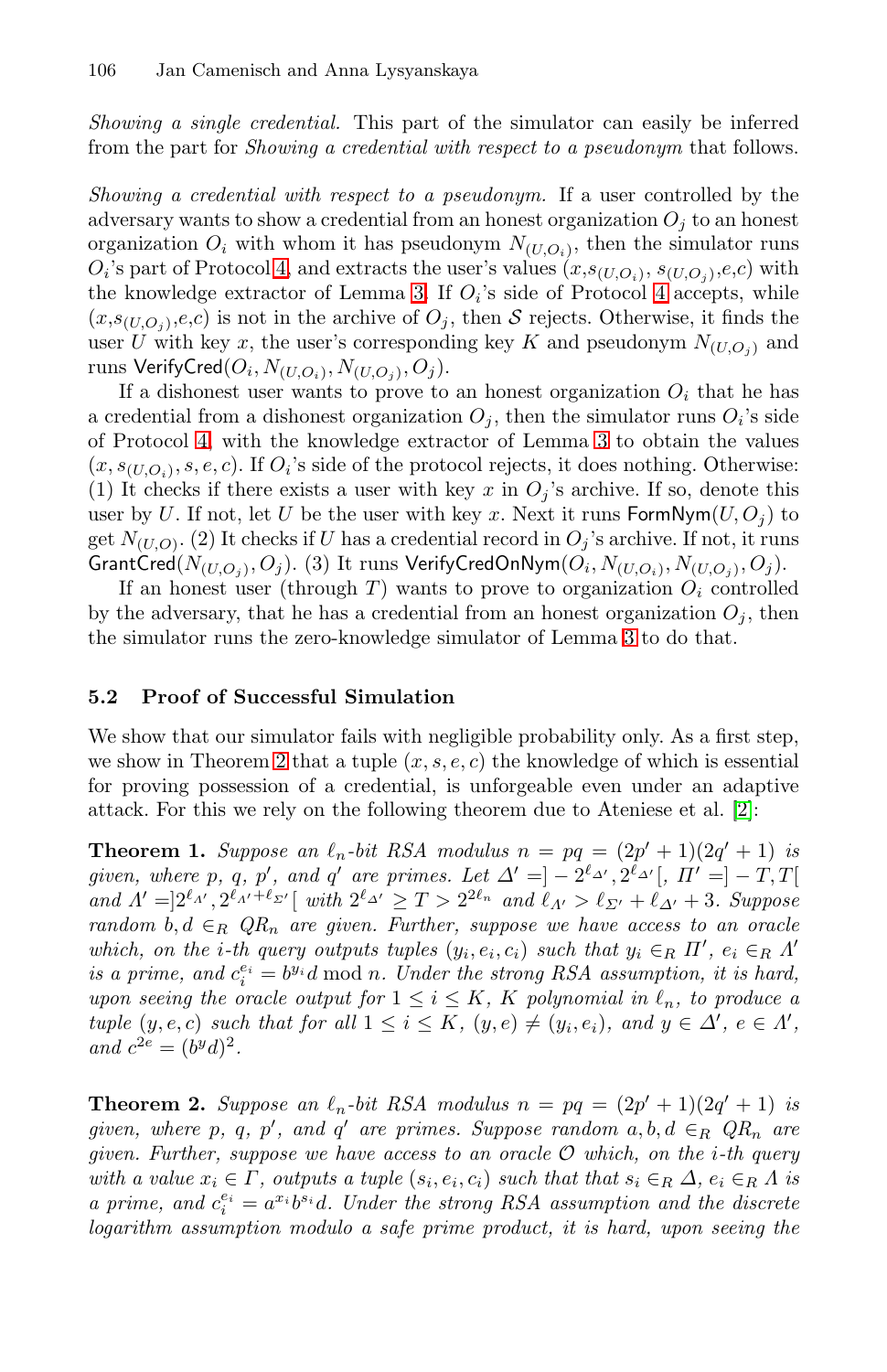oracle output for  $1 \leq i \leq K$ , K polynomial in  $\ell_n$ , to produce a tuple  $(x, s, c, e)$ such that for all  $1 \leq i \leq K$ ,  $(x, s, e, c) \neq (x_i, s_i, c_i, e_i)$ , and  $x \in \Gamma$ ,  $s \in \Delta$ ,  $e \in \Lambda$ , and  $c^{2e} = (a^x b^s d)^2 \text{ mod } n$ .

Proof. We will prove our theorem by exhibiting a reduction to Theorem [1.](#page-13-0) The reduction has access to a forger A that forges a tuple  $(x, s, e, c)$  under conditions stated in the theorem. Using A, the reduction will forge a tuple  $(y, e, u)$ under conditions stated in Theorem [1.](#page-13-0) This, in turn, contradicts the strong RSA assumption.

The reduction will take, as input, the public parameters  $(n, b, d)$  as in Theorem [1.](#page-13-0) Then it will define the public parameters for the setting of the theorem: b and d are as given, and to form a, pick  $\alpha \in_R [0, n/4]$  and set  $a := b^{\alpha}$ .

Then, the reduction makes K queries and obtains a set of tuples  $\{(y_i, e_i, c_i)\}.$ Now the reduction proceeds as follows: upon receiving a query  $x_i \in \Gamma$ , set  $s_i := y_i - \alpha x_i$ . Setting the parameter T of Theorem [1](#page-13-0) to  $2^{\ell} - 2^{\ell} - 4^{\ell}$  will assure that  $s_i \in \Delta$ . Setting  $\ell_{\Delta} = \epsilon(\ell_{\Delta} + \ell_n) + 1$  with  $\epsilon > 1$  (cf. Section [4.2\)](#page-8-0) assures that  $T > 2^{\ell_n}$  and also that  $s_i$  will be distributed statistically close to uniformly from  $\Delta$ . Further, note that  $a^{x_i}b^{s_i}d = b^{\alpha x_i + s_i}d = a^{y_i}d = c_i^{e_i}$ . Setting  $\ell_{\Sigma'} = \ell_{\Sigma}$  and  $\ell_{\Lambda'} = \ell_{\Lambda}$ , the tuple  $(s_i, e_i, c_i)$  is distributed statistically close to the distribution induced by the actual oracle  $\mathcal{O}$ .

After answering the  $K$  queries, the reduction receives from the forger a tuple  $(x, s, e, c)$  such that for all  $1 \leq i \leq K$ ,  $(x, s, e, c) \neq (x_i, s_i, e_i, c_i)$ ,  $x \in \Gamma$ ,  $s \in \Delta$ ,  $e \in \Lambda$ , and  $c^{2e} = (a^x b^s d)^2 \mod n$ . Compute  $y = s + \alpha x$ . Setting  $\ell'_{\Delta}$  of Theorem [1](#page-13-0) to  $\ell_A + 1$  gives us the condition  $\ell_A = \ell_{A'} > \ell_{\Sigma'} + \ell_{A'} + 3 = \ell_{\Sigma} + \ell_A + 4$ (cf. Section [4.2\)](#page-8-0). With these settings, the triple  $(y, e, c)$  constitutes a forgery for Theorem [1,](#page-13-0) provided that  $(y, e) \neq (y_i, e_i)$  for all i.

Suppose the probability that  $(y, e) = (y_i, e_i)$  for some i is non-negligible. Then we can use A to break discrete logarithm modulo n. Suppose  $(g, h) \in QR_n$ are given. It is known that finding  $(\alpha_1, \beta_1)$  and a distinct  $(\alpha_2, \beta_2)$  such that  $g^{\alpha_1} h^{\beta_1} = g^{\alpha_2} h^{\beta_2}$  is hard if factoring is hard and computing discrete logarithms modulo a safe prime product is hard.

The reduction takes, as input, the modulus n, and the values  $(g, h)$ . Then it selects K random primes  $\{e_i \in_R \Lambda\}_{i=1}^K$ , chooses a random  $v \in_R QR_n$ , and sets  $d = v^{\prod_{i=1}^k e_i}, \, a = g^{\prod_{i=1}^k e_i}, \, b = h^{\prod_{i=1}^k e_i}.$ 

On input  $(x_i, V_i)$ , do the following: select an  $s_i \in_R \Delta$ . Compute the value  $E_i = \prod_{j=1}^K E_j$ ,  $\sum_{j=1}^K E_j$ . Set  $u_i := (g^{x_i} h^{s_i} v)^{E_i}$ . Note that by construction,  $c_i^{e_i} =$  $a^{x_i}b^{s_i}d$ . Then output  $(s_i, e_i, c_i)$ . With non-negligible probability, obtain a forgery  $(x, s, e, c)$  from the forger such that  $(x, s, e, c) \neq (x_i, s_i, e_i, c_i)$  for all i, and yet for some i,  $(a^{x_i}b^{s_i}d)^2 = (a^xb^sd)^2$ . Because a,b, and d are quadratic residues, it follows that  $a^{x_i}b^{s_i}d = a^{x}b^{s}d$ . From here, we either break the discrete logarithm problem or factor n.

**Lemma 4.** Under the strong RSA assumption and the decisional Diffie-Hellman assumption modulo a safe prime product, the simulator rejects with only negligible probability.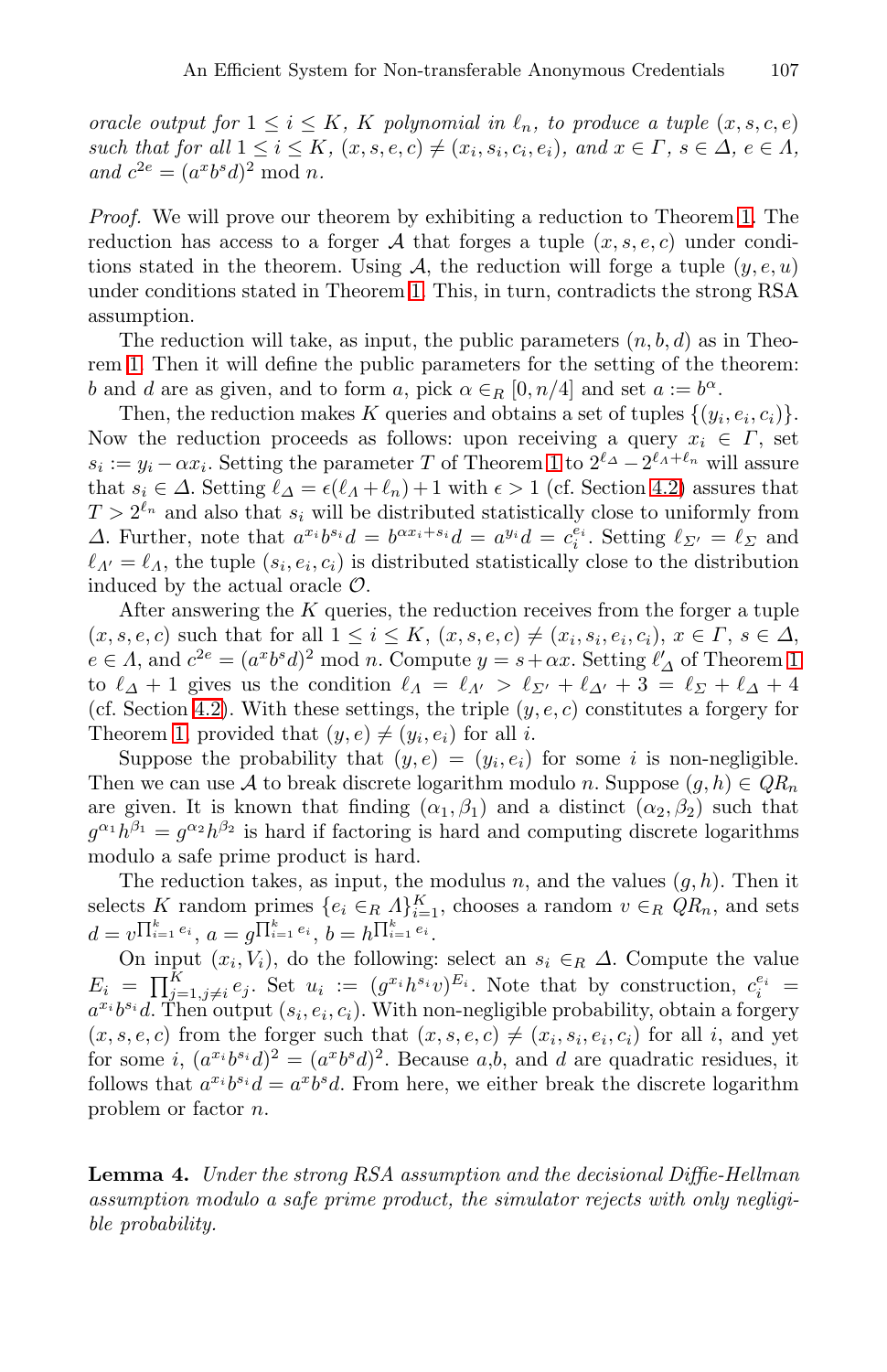<span id="page-15-0"></span>Proof. (Sketch) Note that the only time when the simulator rejects is when a dishonest user makes the verifier accept in Protocol [3](#page-10-0) or in Protocol [4,](#page-11-0) and yet the tuple  $(x, s, e, c)$  extracted by the simulator was not given to the adversary by the simulator itself. Under the appropriate assumptions, by Lemmas [2](#page-11-0) and [3](#page-12-0) knowledge extraction succeeds with probability  $1 - neg(k)$ . Then if we are given an adversary that can make the simulator reject non-negligibly often, we can use this adversary to create a forgery to contradict Theorem [2.](#page-13-0)

The statistical zero-knowledge property of the underlying protocols gives us Lemma 5 which in turn implies Theorem 3.

**Lemma 5.** The view of the adversary in the real protocol is statistically close to his view in the simulation.

**Theorem 3.** Under the strong RSA assumption, the decisional Diffie-Hellman assumption modulo a safe prime product, and the assumption that factoring is hard, the credential system described above is secure.

# **6 All-or-Nothing and PKI-Based Non-transferability**

The protocols described in Section [4](#page-7-0) ensure consistency of credentials, i.e., credential pooling is not possible. However, credential (or pseudonym) lending is still possible. More precisely, revealing to a friend the secrets  $x_U$  and  $s_{(U,Q_i)}$ attached to some credential does not mean that the friend obtains some other valuable secret of the user or can use any of the user's other credentials. This section provides protocols to obtain PKI-based non-transferability and all-ornothing non-transferability to discourage users from credential lending.

The idea of the former is that the user provides the CA with a (verifiable) encryption of some valuable external secret that can be decrypted with  $x_U$ .

The idea for achieving the latter is similar, i.e., the user provides each organization with a (verifiable) encryption of the secrets underlying her validating tag. This approach raises some technical problems:

First, the approach requires that each user encrypts each of her secret keys  $D_i$  under one of her public keys  $E_i$ , thereby creating "circular encryptions". However, the canonical definitions [\[35\]](#page-25-0) of secure encryption do not provide security for such encryptions. Moreover, it is not known whether circular security is possible under general assumptions. Nevertheless, we introduce in this section a new cryptographic primitive called circular encryption which is an encryption scheme that provides security for circular encryptions. Given any semantically secure encryption scheme, we provide a generic construction of such a scheme and prove its security in the random oracle model

Second, the encryptions made by a user must not reveal the public key this encryption was made with, i.e., we require that the encryption scheme be keyoblivious. We provide a formal definition of this and show that our circular encryption scheme satisfies it.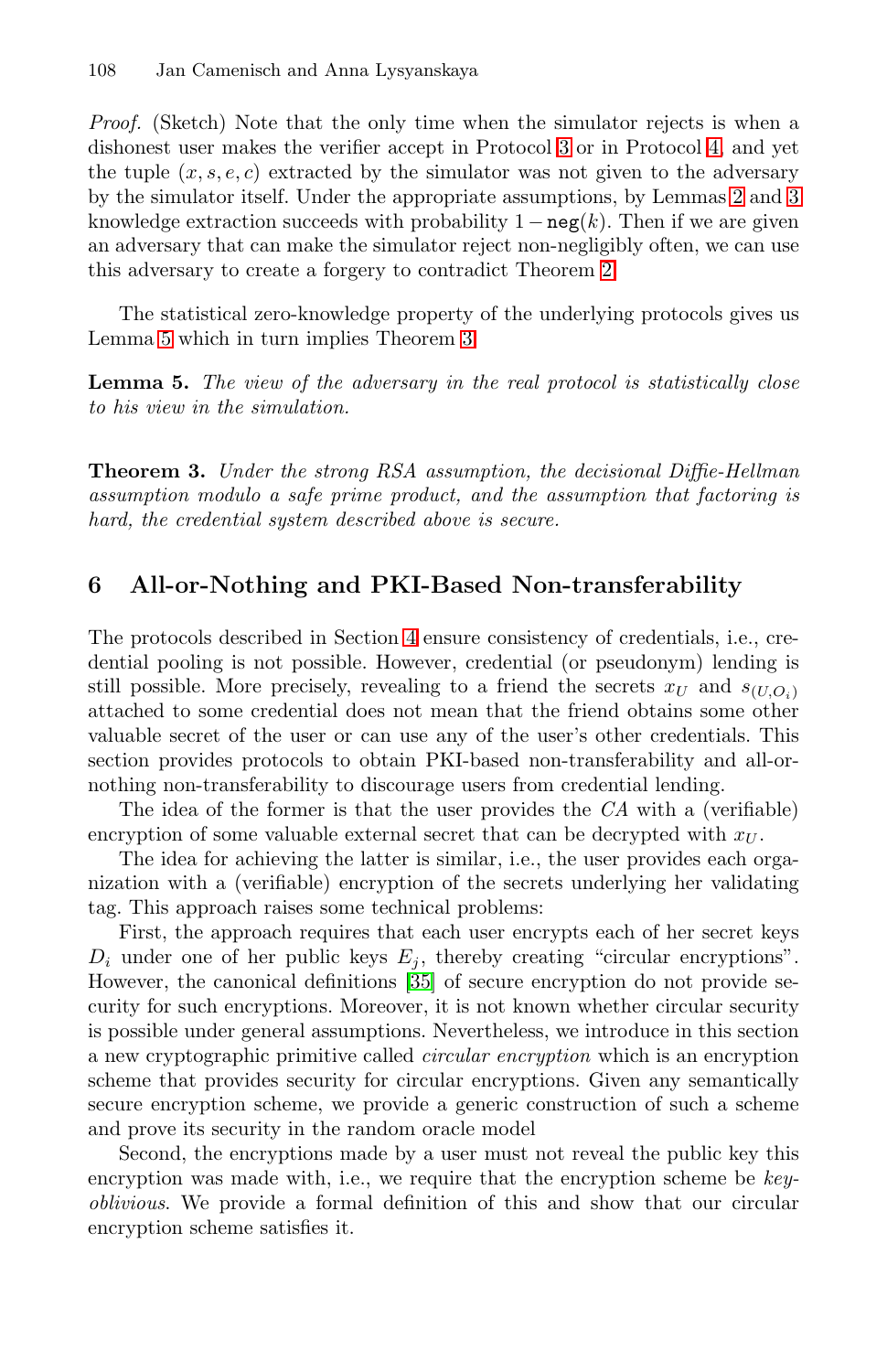<span id="page-16-0"></span>Third, the encryption must be verifiable. To this end we review the verifi-able encryption protocol due to Camenisch and Damgård [\[10\]](#page-24-0) and adapt it to suit our needs. Specifically, we want to enable verification without revealing the public key. We provide a verification method involving a committed public key, so that by inspecting this verifiable encryption, an adversary would not be able to discover the underlying public key.

Independently of and concurrently with our work, Black et al. [\[5\]](#page-24-0) proposed symmetric encryption schemes for key-dependent messages (which is what we call circular symmetric encryption)and Bellare et al. [\[3\]](#page-23-0) studied key-private encryption (which is what we call key-oblivious encryption).

#### **6.1 Circular Encryption**

**Definition 2.** Let  $n, m \in \text{poly}(k)$ . A semantically secure encryption scheme  $\mathcal{G} = (\mathcal{E}, \mathcal{D})$  is circular-secure if

- 1. There exists a message, denoted by 0, such that for all  $E \in \mathcal{E}(1^k)$ , 0 is in the message space of E.
- 2. For all  $E_1 \in \mathcal{E}(1^k)$ ,  $D_2 \in \mathcal{D}(1^k)$ , the message space of  $E_1$  includes  $D_2$ .
- 3. For all n-node directed graphs G with m edges, given n randomly chosen public keys,  $\{E_i\}_{i=1}^n$ , we have:  $\{E_i(D_j)\}_{(i,j)\in E(G)} \stackrel{c}{\approx} \{E_i(0)\}_{(i,j)\in E(G)}$ .

The idea here is that having access to encryptions of the secret keys does not help the adversary in breaking the security of the system. Note that if, in the definition above, we had limited our attention to acyclic graphs, then any semantically secure cryptosystem would be enough to satisfy such a definition. As the definition can only be more powerful if we include graphs that have cycles, we call this notion of security "circular security."

Let us present a cryptosystem that satisfies this definition in the random oracle model. Suppose the length of a secret key is  $p(k)$ . Let  $\mathcal{H}$ :  $\{0,1\}^* \to$  $\{0,1\}^{p(k)}$  be a random oracle, and let  $\oplus$  denote the bitwise XOR operation. Let  $\mathcal{G} = (\mathcal{E}, \mathcal{D})$  be a semantically secure cryptosystem with a sufficiently large message space. Construct  $\mathcal{G}' = (\mathcal{E}', \mathcal{D}')$  as follows: generate  $(E, D)$  according to G. To encrypt a message  $m \in \{0,1\}^{p(k)}$ , E' picks a random  $r \in_R \{0,1\}^{\ell}$ and sets  $E'(m) := (E(r), \mathcal{H}(r) \oplus m)$ . To decrypt a tuple  $(a, b)$ , D' computes  $\tilde{m} := \mathcal{H}(D(a)) \oplus b$ . For this construction, the following theorem holds (the proof can be found in the full version of this paper [\[12\]](#page-24-0)).

# **Theorem 4.** If  $G$  is semantically secure,  $G'$  is circular-secure.

As a basis for our circular encryption scheme, we use the ElGamal encryp-tion [\[27\]](#page-25-0) in some  $G = \langle g \rangle$ . It is easy to see that the ElGamal cryptosystem is semantically secure under the decisional Diffie-Hellman assumption. Let  $P = g^x$ be a public key. The resulting circular encryption scheme is as follows. To encrypt a message  $m \in \{0,1\}^k$ , choose a random element  $r_1 \in G$  and a random integer  $r_2 \in \{0,1\}^{2\ell}$ , and compute the encryption  $(u, v, z) := (P^{r_2}r_1, g^{r_2}, \mathcal{H}(r_1) \oplus m).$ Decryption works by computing  $\mathcal{H}(u/v^x) \oplus z$ . We denote this encryption scheme by CElG.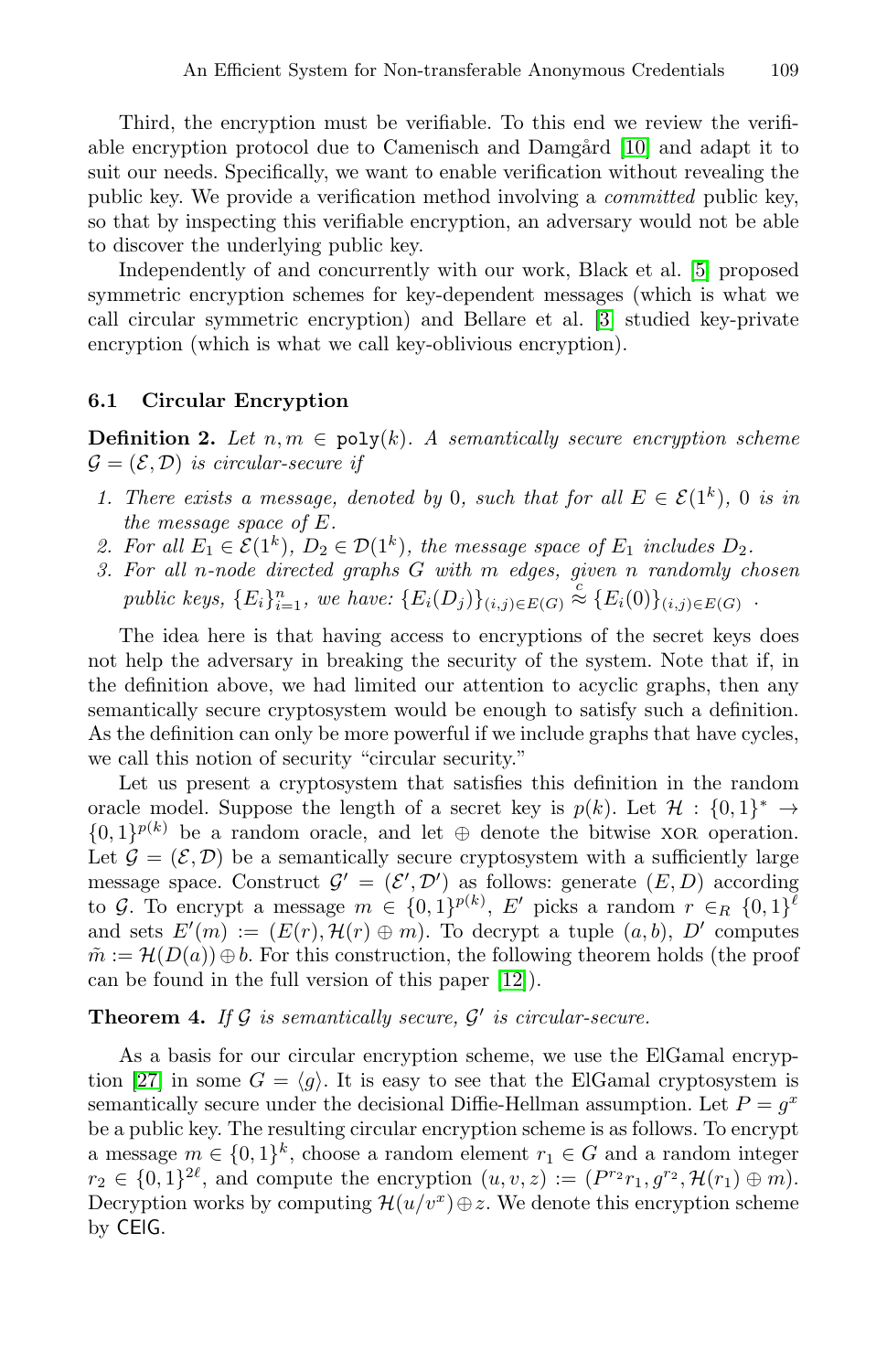# **6.2Verifiable Encryption with a Committed Public Key**

Verifiable encryption [\[1](#page-23-0)[,10\]](#page-24-0), is a protocol between a prover and a verifier such that as a result of the protocol, on input public key  $E$  and value  $v$ , the verifier obtains an encryption e of some value s under E such that  $(s, v) \in \mathcal{R}$ . Here R is a relation such as, e.g.,  $\{(s, g^s)|s \in \mathbb{Z}_q\} \subset \mathbb{Z}_q \times G$ . More formally,

**Definition 3.** Let  $(\mathcal{E}, \mathcal{D})$  be a semantically secure encryption scheme. A twoparty protocol between a prover  $\mathcal{P}(\mathcal{R}, E, s, v)$  and a verifier  $\mathcal{V}(\mathcal{R}, E, v)$  is a verifiable encryption protocol with respect to public keys  $\mathcal E$  for a polynomial-time verifiable relation R if

- For all  $(E, D) \in \mathcal{G}(1^k)$  and for all  $(s, v) \in \mathcal{R}$ , if  $\mathcal{P}$  and  $\mathcal{V}$  are honest then  $\mathcal{V}_{\mathcal{P}(\mathcal{R},E,s,v)}(\mathcal{R},E,v) \neq \perp.$
- There is an efficient extractor algorithm  $C$  such that for all sufficiently large k, and  $\forall (E, D) \in (\mathcal{E}, \mathcal{D})(1^k)$

$$
\Pr[(C(D, e), v) \in \mathcal{R} \mid e = \mathcal{V}_{\widetilde{\mathcal{P}}(\mathcal{R}, E, s, v)}(\mathcal{R}, E, v) \land e \neq \bot] = 1 - \text{neg}(k) .
$$

– There is a black-box simulator S such that  $\forall \ \widetilde{\mathcal{V}}, \ \forall (s,v) \in \mathcal{R}$  we have  $\mathcal{S}^{\widetilde{\mathcal{V}}(\mathcal{R},E,v)}(\mathcal{R},E,v) \stackrel{c}{\approx} \widetilde{\mathcal{V}}_{\mathcal{P}(\mathcal{R},E,s,v)}(\mathcal{R},E,v),$  where the probability "hidden" in the  $\stackrel{c}{\approx}$  notation is over the choice of E and the random cointosses of  $\widetilde{\mathcal{V}}$ .

Note that  $e$  is not a single message from the prover, but the verifier's entire transcript of the protocol. Furthermore,  $C$  does not necessarily extract the same s that was the additional input to the prover. It could extract some other value  $s' \neq s$ , but only if  $(s', v) \in \mathcal{R}$ .

It is clear that an (inefficient) way of implementing verifiable encryption would be for the prover to encrypt s under the public key  $E$ , and then carry out a zero-knowledge proof that the encrypted value satisfies relation  $\mathcal R$  with respect to  $v$ . But this is not satisfactory, because it is important that verifiably encryption be executed efficiently enough to be useful in practice. Generalizing the protocol of Asokan et al. [\[1\]](#page-23-0), Camenisch and Damgård [\[10\]](#page-24-0) provide a practical verifiable encryption scheme for all relations  $\mathcal R$  that have an honest-verifier zero-knowledge three-move proof of knowledge where the second message is a random challenge and the witness can be computed from two transcripts with the same first message but different challenges. This includes most known proofs of knowledge, and all proofs about discrete logarithms considered in this paper. Their construction is secure with respect to any public key for a semantically secure cryptosystem.

We use similar notation for verifiable encryption as for the  $PK$ 's and denote by, e.g.,  $e := VE(E[\text{Gamma}, (g, y))\{(\xi) : a = b^{\xi}\}\)$  the verifiable encryption protocol for the ElGamal scheme, whereby  $\log_b a$  is encrypted in e under public key  $(y, g)$ .

For guaranteeing the all-or-nothing non-transferability, we need to have each user verifiable encrypt all of her secret information under a public key that corresponds to her secret key. However, revealing this public key will leak information about the user. Therefore, we need to realize verifiable encryption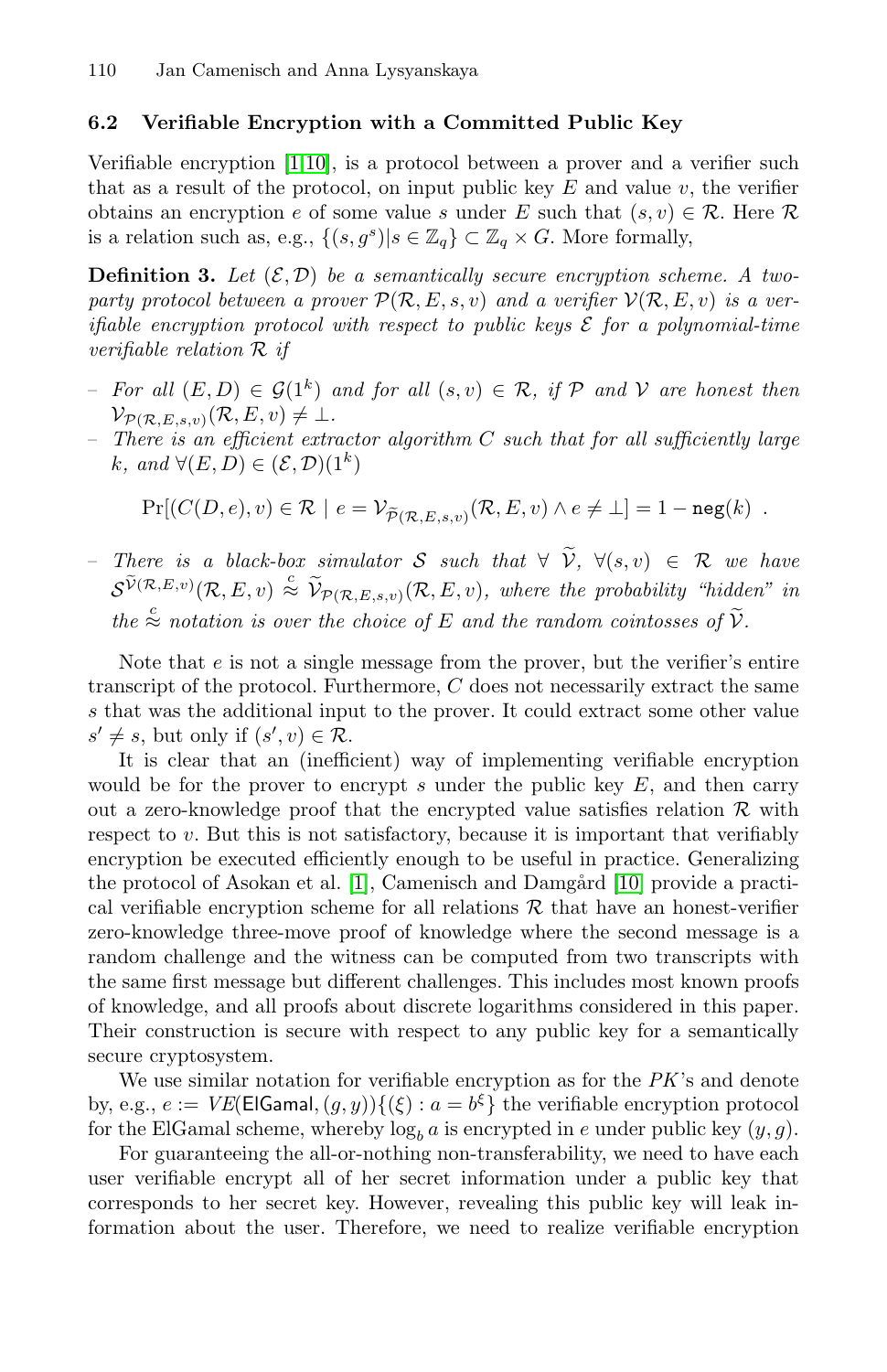in such a manner that the public key corresponding to the resulting ciphertext cannot be linked to the verifier's view, i.e., a verifiable encryption scheme must be key-oblivious:

**Definition 4.** Let  $(\mathcal{P}, \mathcal{V})$  be a verifiable encryption scheme with respect to public keys  $\mathcal{E}$ , for a polynomial-time verifiable relation  $\mathcal{R}$ . We say that this scheme is key-oblivious if for all polynomially bounded  $\tilde{V}$ , for all  $E, E' \in \mathcal{E}(1^k)$  and  $\forall (s, v) \in \mathcal{R}$  we have  $\tilde{\mathcal{V}}_{\mathcal{P}(\mathcal{R},E,s,v)}(\mathcal{R},v,E,E') \overset{c}{\approx} \tilde{\mathcal{V}}_{\mathcal{P}(\mathcal{R},E',s,v)}(\mathcal{R},v,E,E'),$  where the probability "hidden" in the  $\stackrel{c}{\approx}$  notation is over the random cointosses of  $\widetilde{\mathcal{V}}$ .

In case the verifier does not know the public key under which the encryption is carried out, previously known constructions do not work, as they require that the verifier be able to check that a given ciphertext is an encryption of a given value. Thus we propose a new construction, based on the circularly secure variant of the ElGamal cryptosystem described above. Here we assume that the prover  $\mathcal P$  knows the secret key of the encryption; this is not the general case, but it works for our construction. Let  $P = g^x$  serve as a public key, and x as the corresponding secret key. Let  $C = Ph^r$  be a commitment to P, where h is another generator of  $G = \langle g \rangle$ , and let  $(u, v, z) = (P^{r_2}r_1, g^{r_2}, \mathcal{H}(r_1) \oplus m)$  be an encryption of m as above. To convince the verifier that  $(u, v, z)$  is an encryption of m under the public key committed to by  $C$ , the prover reveals  $r_1$  and engages with the verifier in  $PK{(\alpha, \beta, \gamma): C = g^{\alpha}h^{\beta} \land v = g^{\gamma} \land u/r_1 = v^{\alpha}}$ . The verifier further needs to check if  $z = \mathcal{H}(r_1) \oplus m$ . By using techniques developed by Camenisch and Damgård [\[10\]](#page-24-0), a key-oblivious verifiable encryption scheme is obtained.

In the sequel, we write, e.g.,  $Com-VE(\text{CEIG},(\mathcal{H}, g, h, C))\{(\xi): a = b^{\xi}\}\$ for this key-oblivious verifiable encryption with respect to a committed public key. The proof of the following lemma uses standard techniques and is given in the full version of this paper [\[12\]](#page-24-0):

**Lemma 6.** Under the decisional Diffie-Hellman assumption, the verifiable encryption scheme described above is key-oblivious.

#### **6.3 All-or-Nothing Non-transferability**

As already mentioned, all-or-nothing non-transferability is achieved by ensuring that if a user U gives away her master secret  $x_U$ , then she will also reveal the secret keys underlying her validating tag with O. More precisely, U has to supply O a verifiable encryption of these secrets w.r.t. the secret key  $x_U$ . This is done in the following protocol, which  $U$  and  $O$  should carry out as part of Protocol [1.](#page-9-0) A prerequisite of the protocol is that during the setup of the system, a group  $G = \langle g \rangle = \langle h \rangle$  of prime order  $q > 2^{\ell_r}$  is chosen such that  $\log_g h$  is unknown.

# **Protocol 5**

1. U chooses  $r \in_R \mathbb{Z}_q$ , sets  $C := g^{x_U} h^r$ , and sends C to O. U proves to O that C is a commitment to her public key by carrying out

$$
PK\{(\gamma,\vartheta,\varphi): P^2_{(U,O)} = (a_O^2)^{\gamma} (b_O^2)^{\vartheta} \ \wedge \ C = g^{\gamma} h^{\varphi} \} .
$$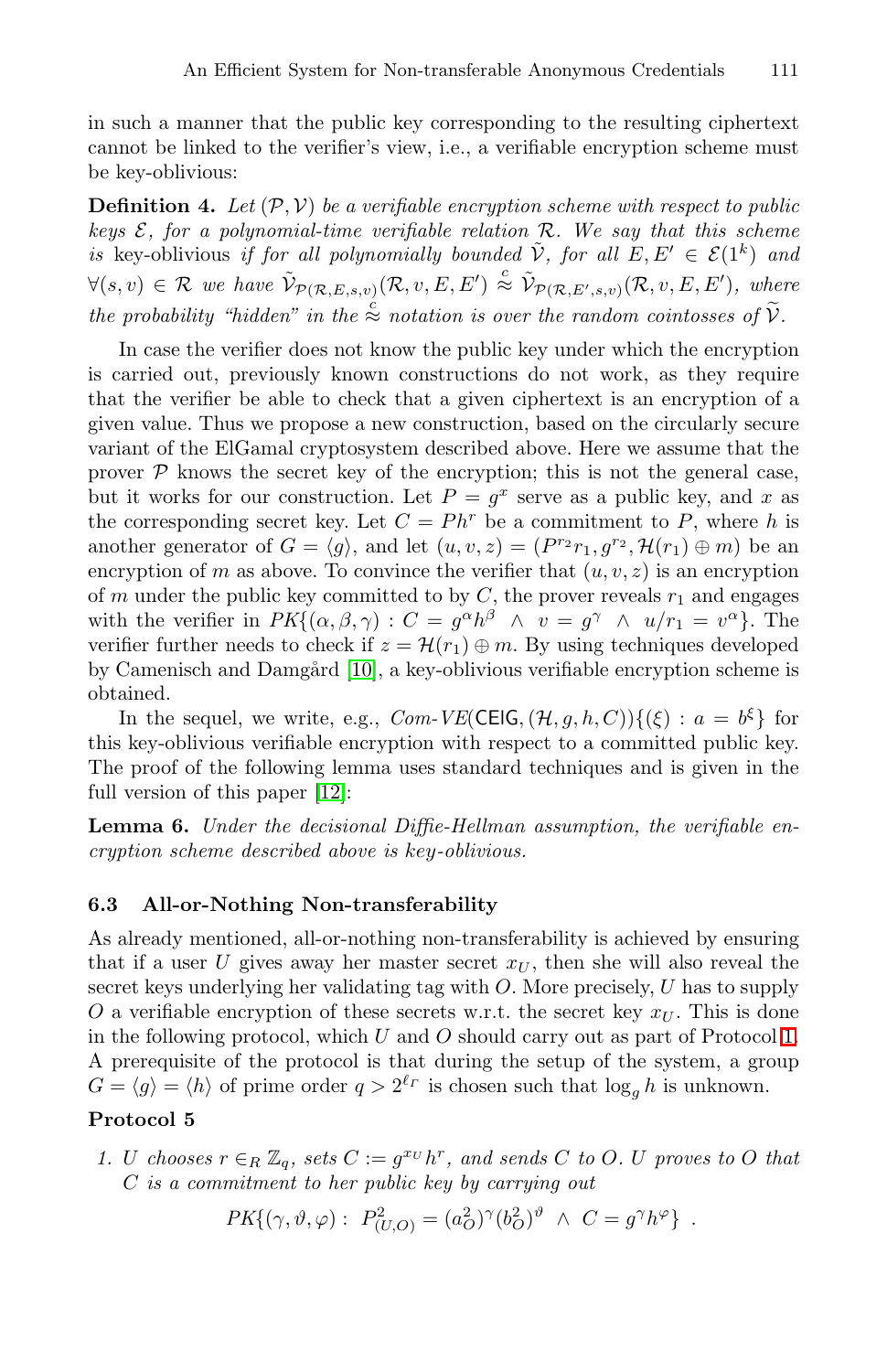2. U and O engage in the verifiable encryption protocol

$$
w_{P_{(U,O)}} = Com\text{-}VE(CEIG, (\mathcal{H}, g, h, C)) \{(\alpha, \beta) : P^2_{(U,O)} = (a^2_O)^{\alpha} (b^2_O)^{\beta}\} .
$$

3. O publishes  $N_{(U,O)}$  and  $w_{P_{(U,O)}}$ .

However, publishing  $N_{(U,O)}$  and  $w_{P(U,O)}$  is not sufficient for using U's credential with O even when knowing  $x_U$ . Therefore, the organizations must publish all related information together with the verifiable encryption. Hence, at the end of Protocol [2,](#page-10-0) O must publish  $(c_{(U,O)}, e_{(U,O)})$  together with  $N_{(U,O)}$ . Thus, we obtain all-or-nothing transferability: whenever a user's friend gets to know  $x_U$ , he can look at the organizations' public records to obtain all information needed to use all the user's credentials.

#### **6.4 PKI-Assured Non-transferability**

We assume that the user possesses some external valuable public key  $PK_U$ . Then PKI-assured non-transferability is achieved by having the CA ask for this public key, check whether it is indeed the user's public key (e.g., via some external certificate), and require the user to verifiably encrypt the corresponding secret key  $SK_U$  with respect to  $x_U$ . This verifiable encryption is then published by the CA. Now, if the user ever gives  $x_U$  away to her friend, then her friend, by reading the CA's public records, will recover the verifiable encryption of  $SK_U$ , and will succeed in decrypting it.

The technical realization is similar to the one for all-or-nothing non-transferability. The main difference is that we do not need circular encryption and thus can use regular ElGamal. We give an example for what this protocol looks like when U's external public key  $Y_U$  is discrete-logarithm based, i.e.,  $Y_U = g^x$ for some generator  $g$  in some group  $G$ . Other cases are similar. A prerequisite of the protocol is that during the setup of the system, a group  $G = \langle g \rangle = \langle h \rangle$  of prime order  $q > 2^{\ell_r}$  is chosen such that  $\log_q h$  is unknown.

# **Protocol 6**

- 1. U sends  $Y_U$ , g, and the certificate on  $Y_U$  of the external PKI to CA who checks their validity.
- 2. U chooses  $r \in_R \mathbb{Z}_q$ , sets  $C := g^{x_U} h^r$ , and sends C to CA. U proves to CA that C is a commitment to her public key by carrying out

$$
PK\{(\gamma,\vartheta,\varphi): P^2_{(U,O_0)} = (a^2_{O_0})^{\gamma} (b^2_{O_0})^{\vartheta} \wedge C = g^{\gamma} h^{\varphi}\} .
$$

3. U and CA engage in

$$
w_{PKI} = \textit{Com-VE}(\textit{ElGamal}, (\mathcal{H}, g, h, C)) \{(\alpha): Y_U = g^\alpha\} \enspace .
$$

4. CA publishes  $(w_{PKI}, PKI)$ .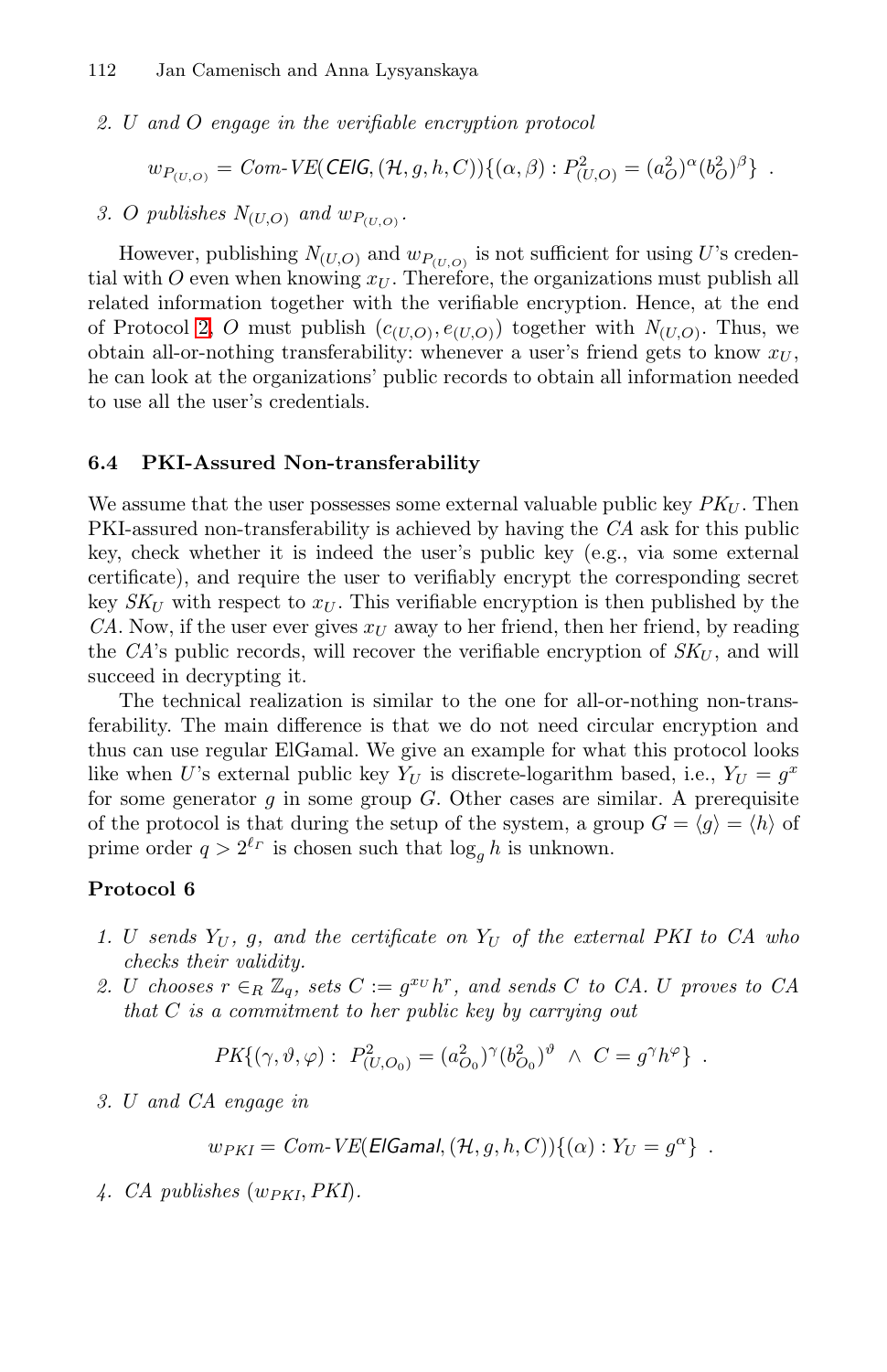# <span id="page-20-0"></span>**7 One-Show Credentials and Revocation**

This section describes how the basic credential scheme can be extended to allow for global and local revocation as well as to enable organizations to issue oneshow credentials.

### **7.1 One-Show Credentials**

The credentials we considered so far can be shown an unlimited number of times. However, for some services it might be required that a credential can only be used once (e.g., when it represents money). Of course, one possibility would be that a user just reveals the credential to the verifier. This, however, would mean that the user is not fully anonymous any more as the verifier and the organization then both know the credential and thus can link the transaction to the user's pseudonym. Traditionally, this problem has been solved using so-called blind signatures [\[17\]](#page-24-0). Here, we provide a novel and alternative way to approach this problem, i.e., instead of blinding the signer we blind the verifier. In the sequel we describe the general idea, the changes to the protocols that need to be made, and provide a protocol for showing one-show credentials.

**Addition to key generation.** Each organization O publishes an additional generator  $z_O \in QR_{no}$ .

**Changes to Protocol** [1.](#page-9-0) The validating tag  $P_{(U,O)}$  on a user's pseudonym  $N_{(U,O)}$  is formed slightly differently:  $P_{(U,O)} = a_O^{x_U} b_O^{s(U,O)} z_O^{r_{(U,O)}}$ , where  $r_{(U,O)}$  is chosen by O and U together in the same way as  $\widetilde{s}_{(U,O)}$  is. (Credentials, however, are issued in the same way as before, i.e., U obtains  $c_{(U,O)}$  and  $e_{(U,O)}$  such that  $c_{(U,O)}^{e_{(U,O)}} \equiv P_{(U,O)} d_O \pmod{n_O}$  holds.)

**Showing a one-show credential.** When proving possession of a one-show credential issued by O (with respect to a pseudonym or not), the user provides to verifier V (which might be an organization) the value  $H(U,O) = h_O^{r(U,O)}$  and proves that it is formed correctly w.r.t. to the pseudonym U established with O. Of course, the various proofs of knowledge in the respective protocols have to be adapted to reflect the different form of the pseudonym  $U$  holds with  $O$ . These adaptions, however, are immediate and we do not describe them here.

Now, different usages of the same credential can be linked to each other but not to the user's pseudonym with the issuing organization. This allows to prevent users from using the same credential several times, if the verifier checks with the issuing organization whether  $H_{(U,O)}$  was already used or not, similar as it is done for anonymous on-line e-cash.

Off-line checking could be done as well. As here double usage can only be detected but not prevented, a mechanism for identifying double-users is required. This could for instance be achieved using revocation as described in the previous section, or using similar techniques that are used in for anonymous off-line e-cash  $(e.g., [7]).$  $(e.g., [7]).$  $(e.g., [7]).$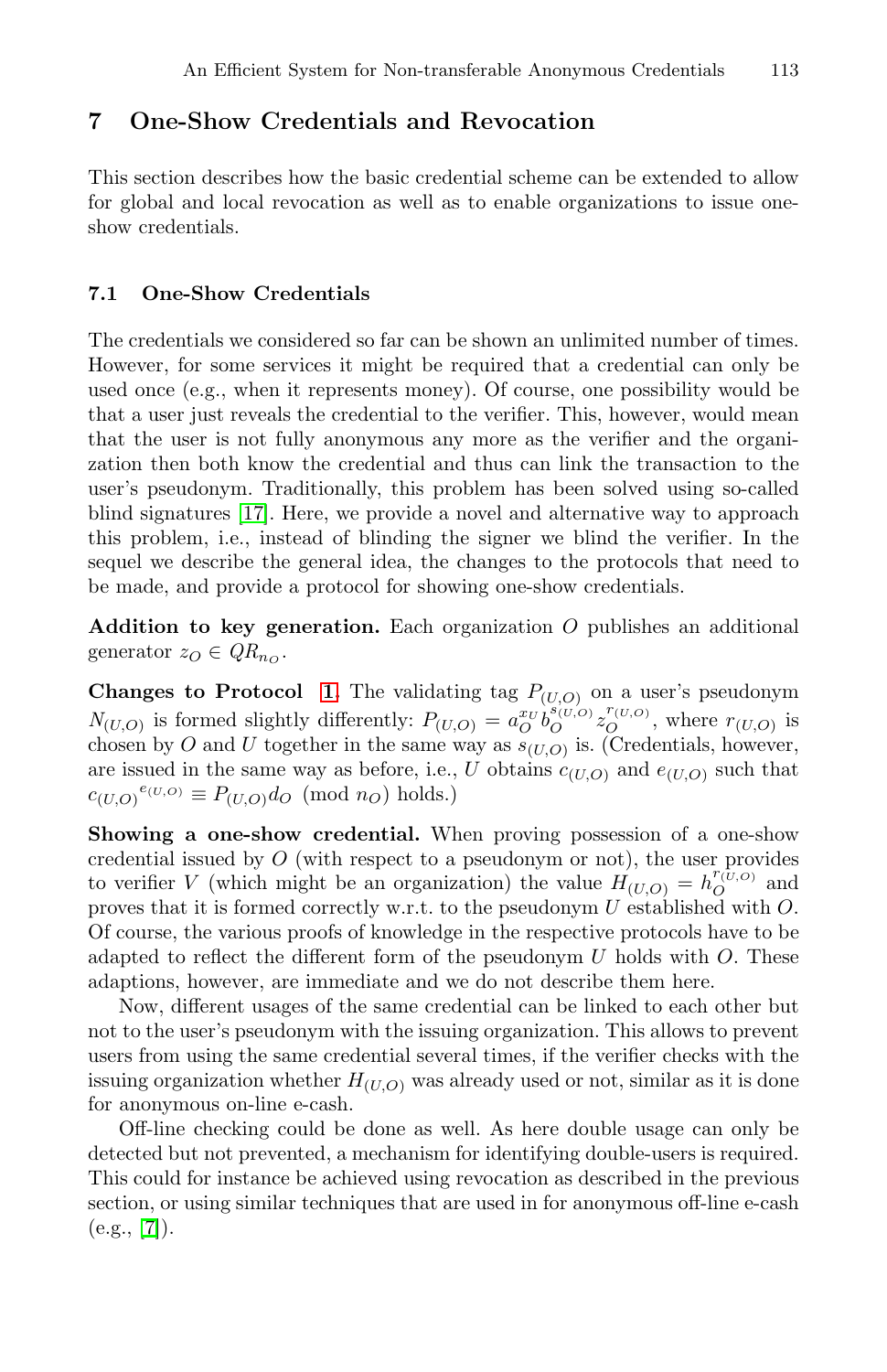<span id="page-21-0"></span>We now describe how the latter can be done such that using a one-show credential twice would expose the user's secret keys connected with the corresponding pseudonym. Together with (any kind of) non-transferability this would be quite a strong incentive for the users not to use one-show credentials twice. The main idea is that the verifying entity chooses some random challenge  $c$ from a suitably large set, say  $\{0,1\}^{\ell_c}$  with  $\ell_c = 60$ , and the user replies with  $r = cx_U + s_{(U,O)}$  and proves correctness of this result. To assure that r hides  $x_U$ statistically, we must have that  $\ell_{\Delta} > \epsilon(\ell_{\Gamma} + \ell_c)$  because  $x_U \in \Gamma$  and  $s_{(U,O)} \in \Delta$ . However, when a user uses the same credential twice, one can compute  $x_U$  from the the different replies the user provides. We present the resulting protocol for showing a single credential (cf. Protocol [3\)](#page-10-0).

# **Protocol 7**

- 1. U chooses  $r_1, r_2 \in_R \{0, 1\}^{2\ell_n}$ , computes  $A = c_{(U, O_i)} h_O^{r_1}$  and  $B = h_O^{r_1} g_O^{r_2}$ , and sends  $A, B, H<sub>(U,O)</sub>$  to V.
- 2. V chooses  $c \in_R \{0,1\}^{\ell_c}$  and sends c to U.
- 3. U replies with  $r = cx_U + s_{(U,O)}$  (computed in  $\mathbb{Z}$ ).
- 4. U engages with V in

$$
PK\{(\alpha, \beta, \gamma, \varphi, \delta, \varepsilon, \zeta, \xi): d_O^2 = (A^2)^{\alpha} \left(\frac{1}{a_O^2}\right)^{\beta} \left(\frac{1}{b_O^2}\right)^{\gamma} \left(\frac{1}{z_O^2}\right)^{\varphi} \left(\frac{1}{h_O^2}\right)^{\delta} \wedge
$$
  

$$
B^2 = (h_O^2)^{\varepsilon} (g_O^2)^{\zeta} \wedge 1 = (B^2)^{\alpha} \left(\frac{1}{h_O^2}\right)^{\delta} \left(\frac{1}{g_O^2}\right)^{\xi} \wedge
$$
  

$$
H_{(U,O)} = h_O^{\varphi} \wedge g_O^r = (g_O^c)^{\beta} g_O^{\gamma} \wedge \beta \in \Gamma \wedge \gamma \in \Delta \wedge \varphi \in \Delta \wedge \alpha \in \Lambda \}.
$$

The adaption of Protocol [4](#page-11-0) to implement one-show credentials with built-in anonymity revocation is similar.

# **7.2Local and Global Revocation**

For simplicity we assume a single revocation manager  $R$  who is responsible for local and global revocation (extending the scheme to one revocation manager per organization is easy). Given the transcript of a protocol where some user proved possession of a credential from organization  $O_i$ , R will have the task of providing information that allows the organization to identify the pseudonym of the user in case of local revocation, or allows the CA to retrieve the identity of the user.

In the sequel we describe how the protocols for proving possession of a credential must be adapted such that local revocation is possible using Cramer-Shoup encryption [\[22\]](#page-24-0). We then discuss global revocation. We remark that it can be decided at the time when the possession of a credential is proved whether local and/or global revocation shall be possible for the transaction at hand.

**Additions to key generation.** The revocation manager R chooses a group  $G =$  $\langle g \rangle = \langle h \rangle$  of prime order  $q > 2^{\ell_r}$ . The he chooses five secret keys  $x_1, \ldots, x_5 \in_R$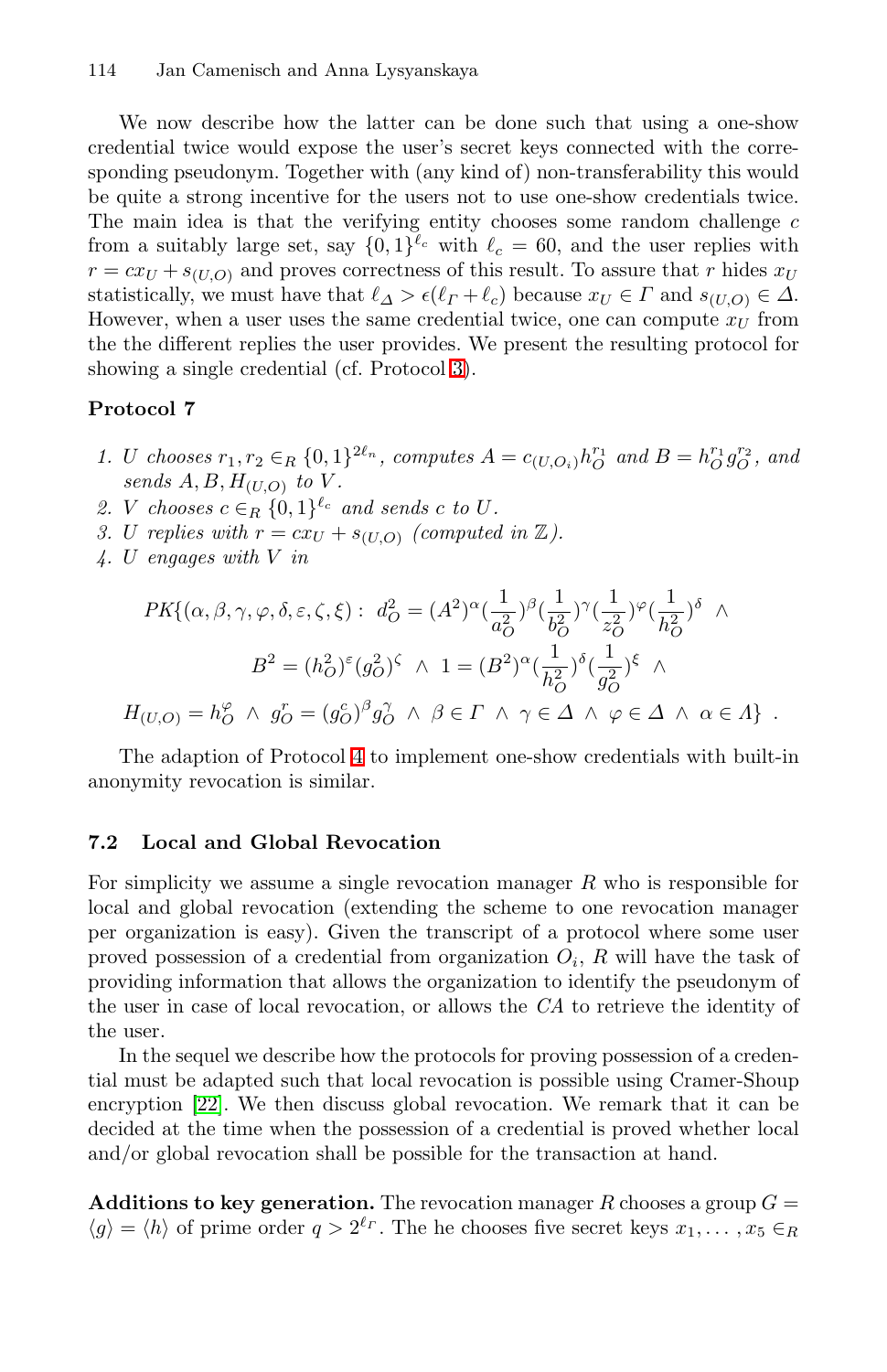<span id="page-22-0"></span> $\mathbb{Z}_q$  and computes  $(y_1, y_2, y_3):=(g^{x_1}h^{x_2}, g^{x_3}h^{x_4}, g^{x_5})$  as his public key. Each organization O publishes an additional generator  $v_O \in QR_{no}$ .

**Changes to Protocol [1.](#page-9-0)** A validating tag  $P_{(U,O)}$  on a user's pseudonym  $N_{(U,O)}$ is formed slightly differently:  $P_{(U,O)} = a_O^{x_U} b_O^{s_{(U,O)}} v_O^{x_{(U,O)}}$ , where  $x_{(U,O)}$  is chosen from  $\Gamma$  by  $U$ . However, credentials are issued in the same way as before, i.e.,  $U$ obtains  $c_{(U,O)}$  and  $e_{(U,O)}$  such that  $c_{(U,O)}e^{(U,O)} \equiv P_{(U,O)}d_O$  (mod  $n_O$ ) holds.

If Protocol [1](#page-9-0) is carried out with the CA, it is extended by the following steps.

- 8. U computes  $Y_U = g^{x_U}$  and sends  $Y_U$  to CA.
- 9. U engages with CA in

$$
PK\{(\alpha,\beta,\gamma): P^2_{(U,CA)} = (a^2_{CA})^{\alpha} (b^2_{CA})^{\beta} (v^2_C)^{\gamma} \wedge Y_U = g^{\alpha} \wedge \gamma \in \Gamma \} .
$$

10. Both *CA* and *U* store  $Y_U$  with  $P_{(U, CA)}$ .

In case Protocol [1](#page-9-0) is carried out with an organization  $O$  different from the  $CA$ , it is extended by the following steps.

- 8. U computes  $Y_{(U,O)} = g^{x_{(U,O)}}$  and sends  $Y_{(U,O)}$  to O.
- 9. U engages with O in

$$
PK\{(\alpha,\beta,\gamma): P^2_{(U,O)} = (a_O^2)^{\alpha} (b_O^2)^{\beta} (v_O^2)^{\gamma} \ \wedge \ Y_{(U,O)} = g^{\gamma} \ \wedge \ \gamma \in \Gamma \} .
$$

10. Both O and U store  $Y_{(U,O)}$  with  $P_{(U,CA)}$ .

**Changes to Protocols [3](#page-10-0) and [4.](#page-11-0)** Suppose Protocol 3 (resp., Protocol [4\)](#page-11-0) is being executed. Suppose the user U and the verifying organization V agree upon text m that describes under what conditions  $V$  can find out  $U$ 's identifying information. Specifically, m describes the conditions under which  $V$  may find out U's pseudonym with the issuing organization  $O$ , as well as the conditions under which V may find out U's identity. The text of m can also include part of the communication transcript of the current protocol. The former mode of anonymity revocation is called *local* revocation, while the latter is called *global* revocation. We provide the two protocols to be executed as sub-routines of Protocol [3](#page-10-0) (resp., Protocol [4\)](#page-11-0) in order to get local and/or global revocation, respectively, where the user proves possession of a credential issued by organization O.

### **Protocol 8 (Global Revocation)**

- 1. U chooses  $r_2 \in_R \mathbb{Z}_n$  and computes  $w_1 := g^{r_2}, w_2 := h^{r_2}, w_3 := y_3^{r_2} Y_U$ , and  $w_4 := y_1^{r_2} y_2^{r_2 \mathcal{H}(w_1, w_2, w_3, m_0)}$  and sends  $w_{(U,R)} = (w_1, w_2, w_3, w_4)$  to V.
- 2. U and V engage in

$$
PK\{(\alpha, \beta, \gamma, \delta, \varepsilon, \xi): d_O^2 = (A^2)^{\alpha} (\frac{1}{a_O^2})^{\beta} (\frac{1}{b_O^2})^{\gamma} (\frac{1}{v_O^2})^{\xi} \frac{1}{h_O^2})^{\delta} \wedge w_1 = g^{\varepsilon} \wedge w_2 = h^{\varepsilon} \wedge w_3 = g^{\beta} y_3^{\varepsilon} \wedge w_4 = (y_1 y_2^{\mathcal{H}(w_1, w_2, w_3, m_0)})^{\varepsilon} \}.
$$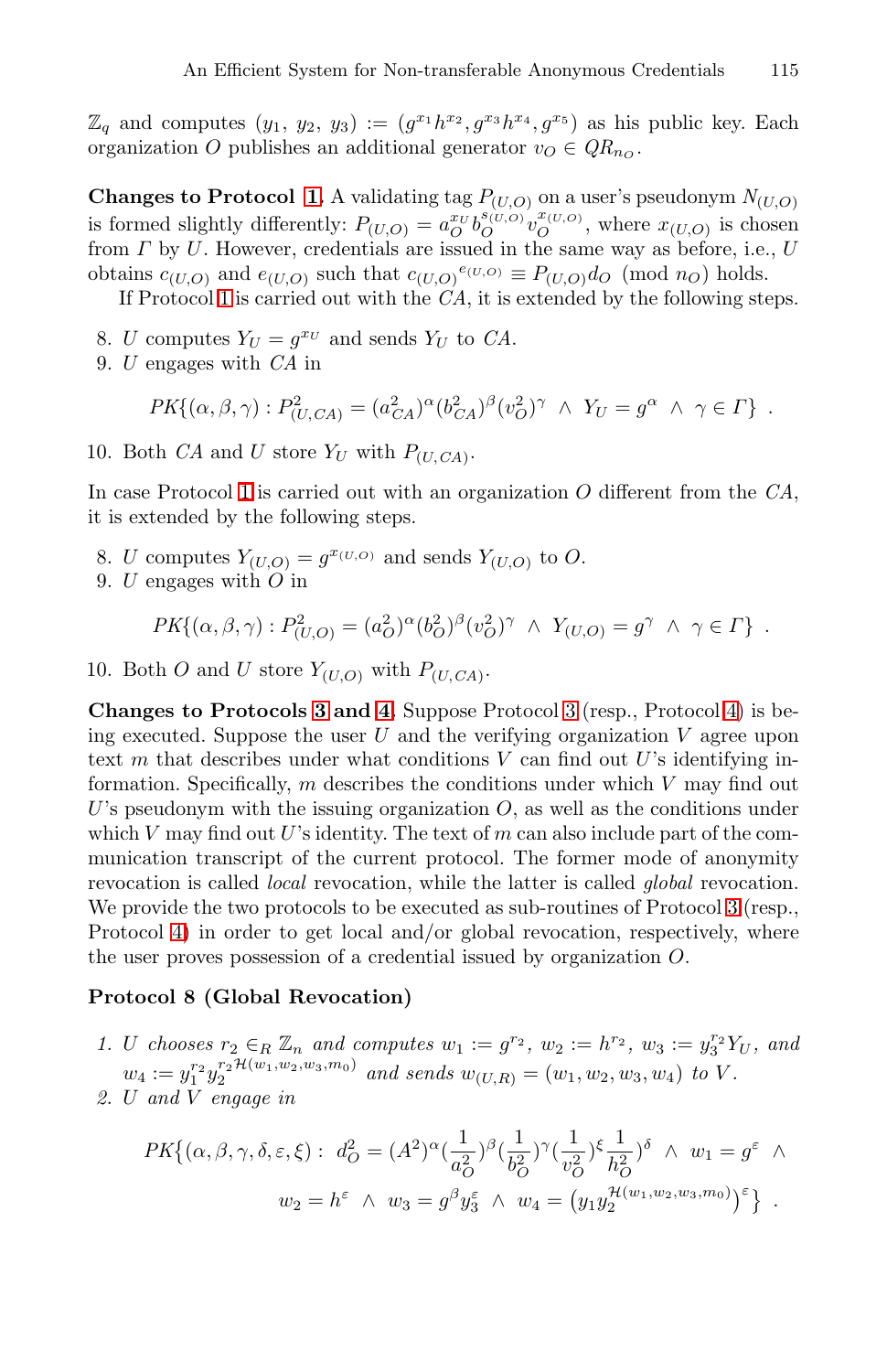# <span id="page-23-0"></span>**Protocol 9 (Local Revocation)**

- 1. U chooses  $r_1 \in_R \mathbb{Z}_q$  and computes  $w_1 := g^{r_1}, w_2 := h^{r_1}, w_3 := y_3^{r_1} Y_{(U,O)}$ , and  $w_4 = y_1^{r_1} y_2^{r_1 \mathcal{H}(w_1, w_2, w_3, m_j)}$  and sends  $w_{(U, R_j^l)} = (w_1, w_2, w_3, w_4)$  to V.
- 2. U and V engage in

$$
PK\{(\alpha, \beta, \gamma, \delta, \varepsilon, \xi): d_O^2 = (A^2)^{\alpha} (\frac{1}{a_O^2})^{\beta} (\frac{1}{b_O^2})^{\gamma} (\frac{1}{v_O^2})^{\xi} (\frac{1}{h_O^2})^{\delta} \wedge w_1 = g^{\varepsilon} \wedge w_2 = h^{\varepsilon} \wedge w_3 = g^{\varepsilon} y_3^{\varepsilon} \wedge w_4 = (y_1 y_2^{\mathcal{H}(w_1, w_2, w_3, m_j)})^{\varepsilon}\}.
$$

**Revocation.** Upon presentation of an encryption  $w = (w_1, w_2, w_3, w_4)$  and a revocation condition m, stemming from Protocol [8](#page-22-0) or [9,](#page-22-0) the revocation manager checks whether  $w_4 = w_1^{x_1+x_3\mathcal{H}(w_1||w_2||w_3||m)} w_2^{x_2+x_4\mathcal{H}(w_1||w_2||w_3||m)}$  and whether m is satisfied. If these checks succeed, he returns  $\hat{Y} := w_3/w_1^{x_5}$ . In case of local revocation,  $\hat{Y}$  will allow retrieval of the user's pseudonym with the organization that issued the credential of which that user proved possession. In case of global revocation,  $\hat{Y}$  will allow the CA to retrieve the identity of the user.

### **7.3 Encoding Expiration Dates and Other Personal Attributes**

Expiration dates and other attributes of credentials can be encoded in the exponent  $e_{(U,O)}$  as this is the organization's choice. We need to divide the interval  $\Lambda$  into subintervals. Then, if a user is required to prove certain attributes of her credential, she proves that the exponent lies in the subinterval instead of proving that it lies in Λ.

# **Acknowledgements**

The authors are grateful to Ron Rivest for fruitful discussions and comments. We thank the anonymous referees for their helpful and detailed remarks. The second author acknowledges the support of an NSF graduate fellowship and of the Lucent Technologies GRPW program.

# **References**

- 1. N. Asokan, V. Shoup, and M. Waidner. Optimistic fair exchange of digital signatures. IEEE Journal on Selected Areas in Communications, 18(4):591–610, 2000.
- 2. G. Ateniese, J. Camenisch, M. Joye, and G. Tsudik. A practical and provably secure coalition-resistant group signature scheme. In CRYPTO 2000, vol. 1880 of LNCS, pp. 255–270. Springer Verlag, 2000.
- 3. M. Bellare, A. Boldyreva, A. Desai, and D. Pointcheval. Key-privacy in public-key encryption. Manuscript, 2001.
- 4. M. Bellare, J. A. Garay, and T. Rabin. Fast batch verification for modular exponentiation and digital signatures. In EUROCRYPT '98, vol. 1403 of LNCS, pp. 236–250. Springer Verlag, 1998.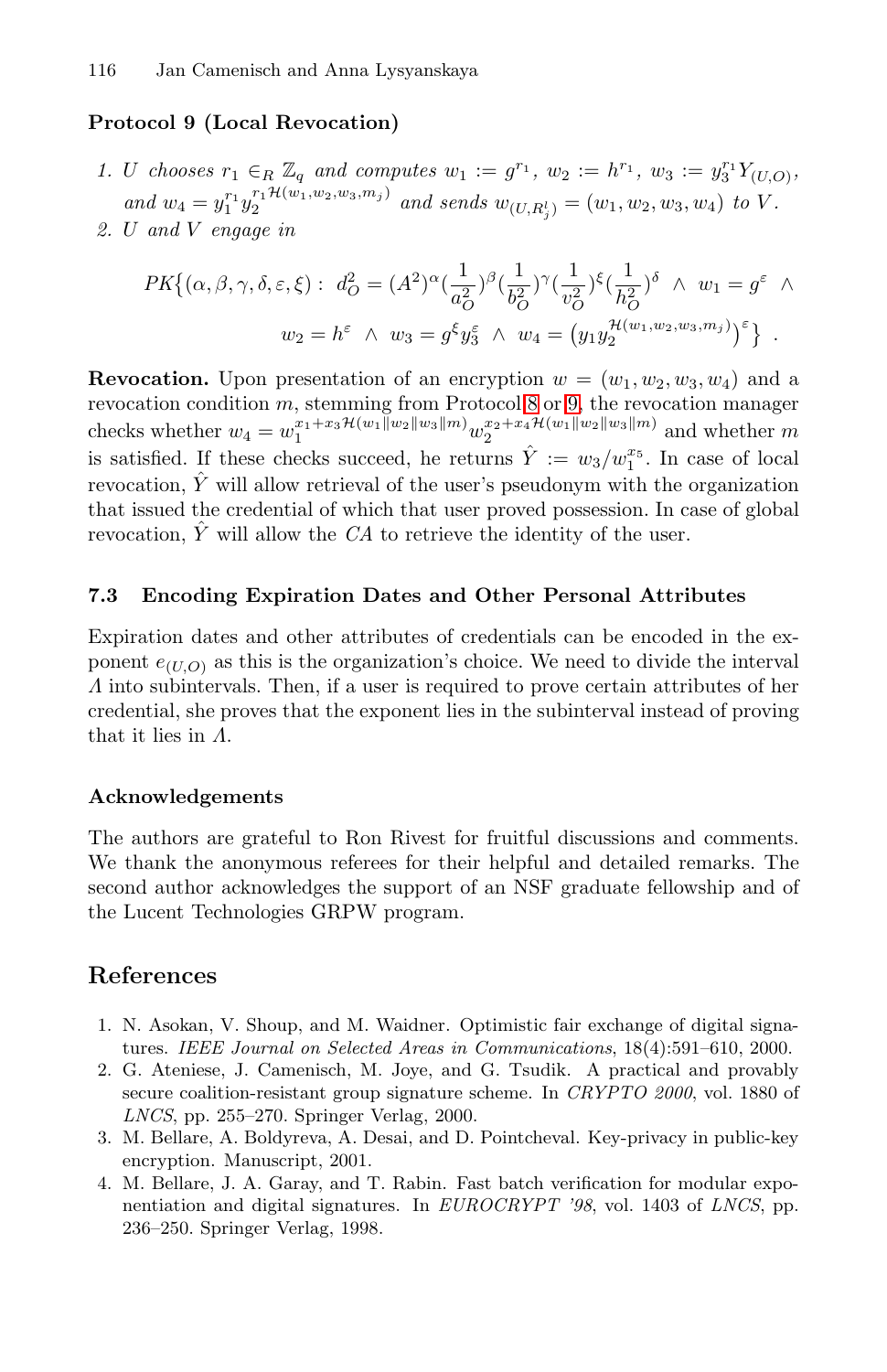- <span id="page-24-0"></span>5. J. Black, P. Rogaway, and T. Shrimpton. Encryption scheme security in the presence of key-dependent messages. Manuscript, 2001.
- 6. F. Boudot. Efficient proofs that a committed number lies in an interval. In EU-ROCRYPT 2000, vol. 1807 of LNCS, pp. 431-444. Springer Verlag, 2000.
- 7. S. Brands. Untraceable Off-line Cash in Wallets With Observers. In CRYPTO '93, vol. of LNCS. pp. 302–318. Springer Verlag, 1993.
- 8. S. Brands. Rethinking Public Key Infrastructures and Digital Certificates; Building in Privacy . PhD thesis, Eindhoven Institute of Technology, the Netherlands, 1999.
- 9. E. Brickell, P. Gemmel, and D. Kravitz. Trustee-based tracing extensions to anonymous cash and the making of anonymous change. In Proc. ACM-SIAMs, pp. 457– 466. ACM press, 1995.
- 10. J. Camenisch and I. Damgård. Verifiable encryption and applications to group signatures and signature sharing. Technical Report RS-98-32, BRICS, Departement of Computer Science, University of Aarhus, December 1998.
- 11. J. Camenisch and A. Lysyanskaya. Efficient non-transferable anonymous multishow credential system with optional anonymity revocation. Technical Report Research Report RZ 3295, IBM Research Division, 2000.
- 12. J. Camenisch and A. Lysyanskaya. An Efficient Non-transferable Anonymous Credential System with Optional Anonymity Revocation. <http://eprint.iacr.org/2001>.
- 13. J. Camenisch and M. Michels. Proving in zero-knowledge that a number  $n$  is the product of two safe primes. In EUROCRYPT '99, vol. 1592 of LNCS, pp. 107-122.
- 14. J. Camenisch and M. Stadler. Efficient group signature schemes for large groups. In CRYPTO '97, vol. 1296 of LNCS, pp. 410–424. Springer Verlag, 1997.
- 15. R. Canetti. Studies in Secure Multiparty Computation and Applications. PhD thesis, Weizmann Institute of Science, Rehovot 76100, Israel, 1995.
- 16. R. Canetti. Security and composition of multi-party cryptographic protocols. Journal of Cryptology, 13(1):143–202, 2000.
- 17. D. Chaum. Blind signatures for untraceable payments. In CRYPTO '82, pp. 199–203. Plenum Press, 1983.
- 18. D. Chaum. Security without identification: Transaction systems to make big brother obsolete. Communications of the ACM, 28(10):1030–1044, 1985.
- 19. D. Chaum and J.-H. Evertse. A secure and privacy-protecting protocol for transmitting personal information between organizations. In CRYPTO '86, vol. 263 of LNCS, pp. 118–167. Springer-Verlag, 1987.
- 20. D. Chaum and E. van Heyst. Group signatures. In EUROCRYPT '91, vol. 547 of LNCS, pp. 257–265. Springer-Verlag, 1991.
- 21. L. Chen. Access with pseudonyms. In Cryptography: Policy and Algorithms, vol. 1029 of LNCS, pp. 232–243. Springer Verlag, 1995.
- 22. R. Cramer and V. Shoup. A practical public key cryptosystem provably secure against adaptive chosen ciphertext attack. In CRYPTO '98, vol. 1642 of LNCS, pp. 13–25, 1998, Springer Verlag.
- 23. R. Cramer and V. Shoup. Signature schemes based on the strong RSA assumption. In Proc. 6th ACM CCS, pp. 46–52. ACM press, 1999.
- 24. I. Damgård. Efficient concurrent zero-knowledge in the auxiliary string model. In  $EUROCRYPT 2000$ , vol. 1807 of  $LNCS$ , pp. 431–444. Springer Verlag, 2000.
- 25. I. Damgård. Payment systems and credential mechanism with provable security against abuse by individuals. In CRYPTO '88, vol. 403 of LNCS, pp. 328–335.
- 26. C. Dwork, J. Lotspiech, and M. Naor. Digital signets: Self-enforcing protection of digital information. In Proc. 28th STOC, 1996.